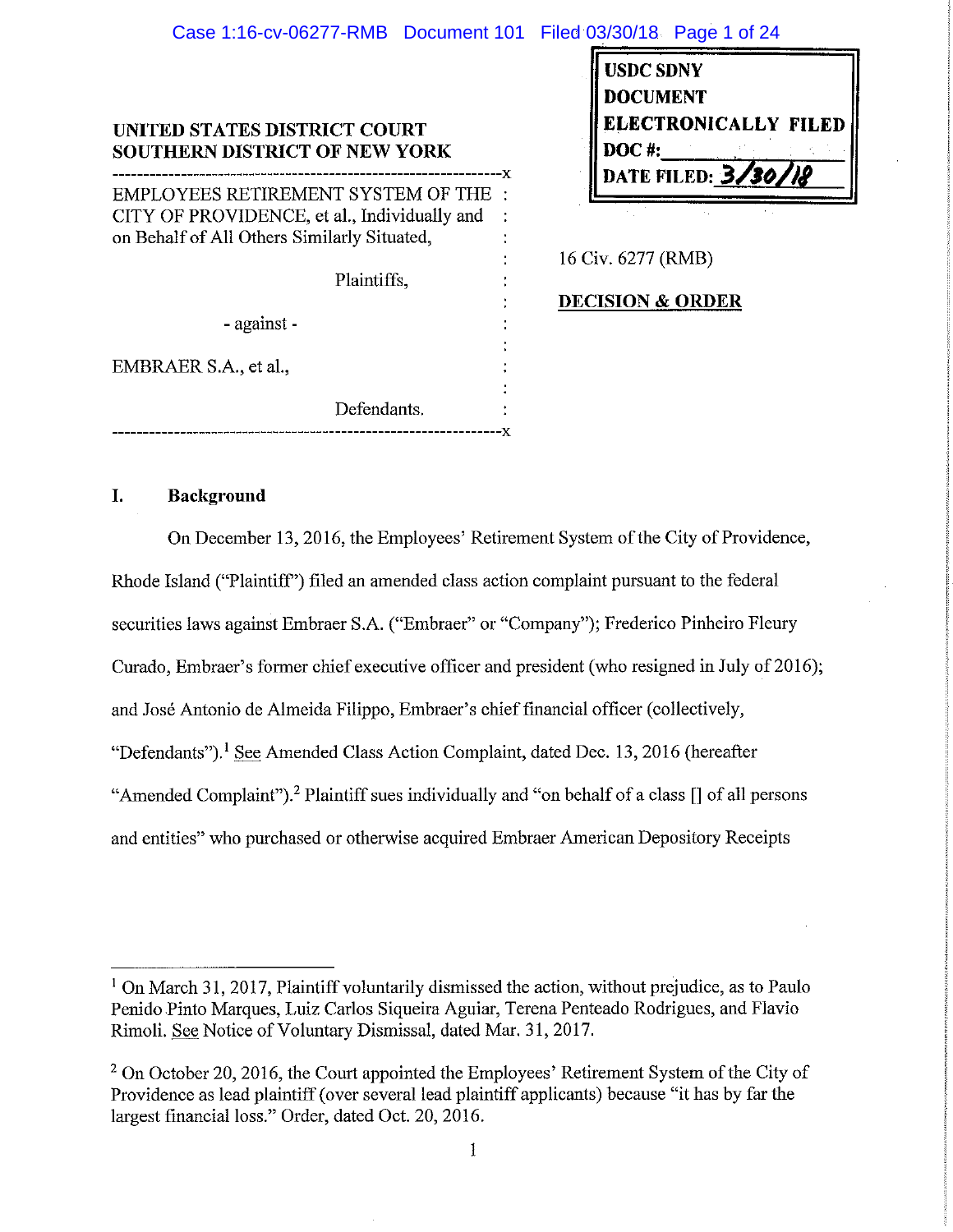#### Case 1:16-cv-06277-RMB Document 101 Filed 03/30/18 Page 2 of 24

("ADRs") between January 11, 2012 and November 28, 2016 ("Class Period").<sup>3</sup> Id. *[1. Plaintiff* alleges, among other things, that during the Class Period Embraer made false or misleading statements about and/or failed to disclose violations of the U.S. Foreign Corrupt Practices Act ("FCPA"). See, e.g., id. **1** 235 ("Embraer, in conducting and hiding the bribery schemes, was violating the FCPA and other anti-bribery, accurate-accounting, and internal-control laws."). **All**  of the referenced FCPA violations occurred before the Class Period. See, e.g., id. **1181-164.** Plaintiff asserts claims against Defendants under § 1 0(b) of the Securities Exchange Act of 1934 ("Exchange Act"), 15 U.S.C. § 78j(b ), and Rule **1** 0b-5 promulgated thereunder, and under § 20(a) of the Exchange Act, 15 U.S.C. § 78t(a). See Amended Complaint **||** 692-709.

Embraer is a Brazilian company that "manufactures commercial, executive, and defense aircrafts and sells them to governmental and private customers throughout the world." Id.  $\parallel$  72. The individual Defendants are current or former senior officers of Embraer. Id. **1**707.

At the core of the Amended Complaint are allegations that "Embraer has engaged in and covered up a brazen and sprawling bribery scheme" with, among others, "Carlos Piccini Nunez [], the General Manager of Programs and Special Projects to the Secretary of the Dominican Republic's Airforce [sic];" "Mazen Snobar, an employee of the public Saudi Arabian company Saudi Aramco;" "at least one executive at Mozambique's state-owned and controlled airline, Linhas Aereas de Mocambique, S.A.;" "Mozambican official Mateus Lisboa Gentil Zimba;" "at least one Indian official with the Indian Air Force;" and "Vipin Khanna  $\prod$  (an alleged arms dealer)." Id. **M** 3-4. Plaintiff also contends that "[a] deluge of Embraer admissions to regulators

<sup>&</sup>lt;sup>3</sup> "An American Depository Share [('ADS')] is a security that represents an ownership interest in a specified number of a company's ordinary shares. An American Depository Receipt[] is a physical certificate that evidences ADSs (in much that same way that a stock certificate evidences shares of stock)." In re Vivendi Universal, S.A. Sec. Litig., 765 F. Supp. 2d 512, 521 n.2 (S.D.N.Y. 2011), aff'd sub nom. In re Vivendi, S.A. Sec. Litig., 838 F.3d 223 (2d Cir. 2016).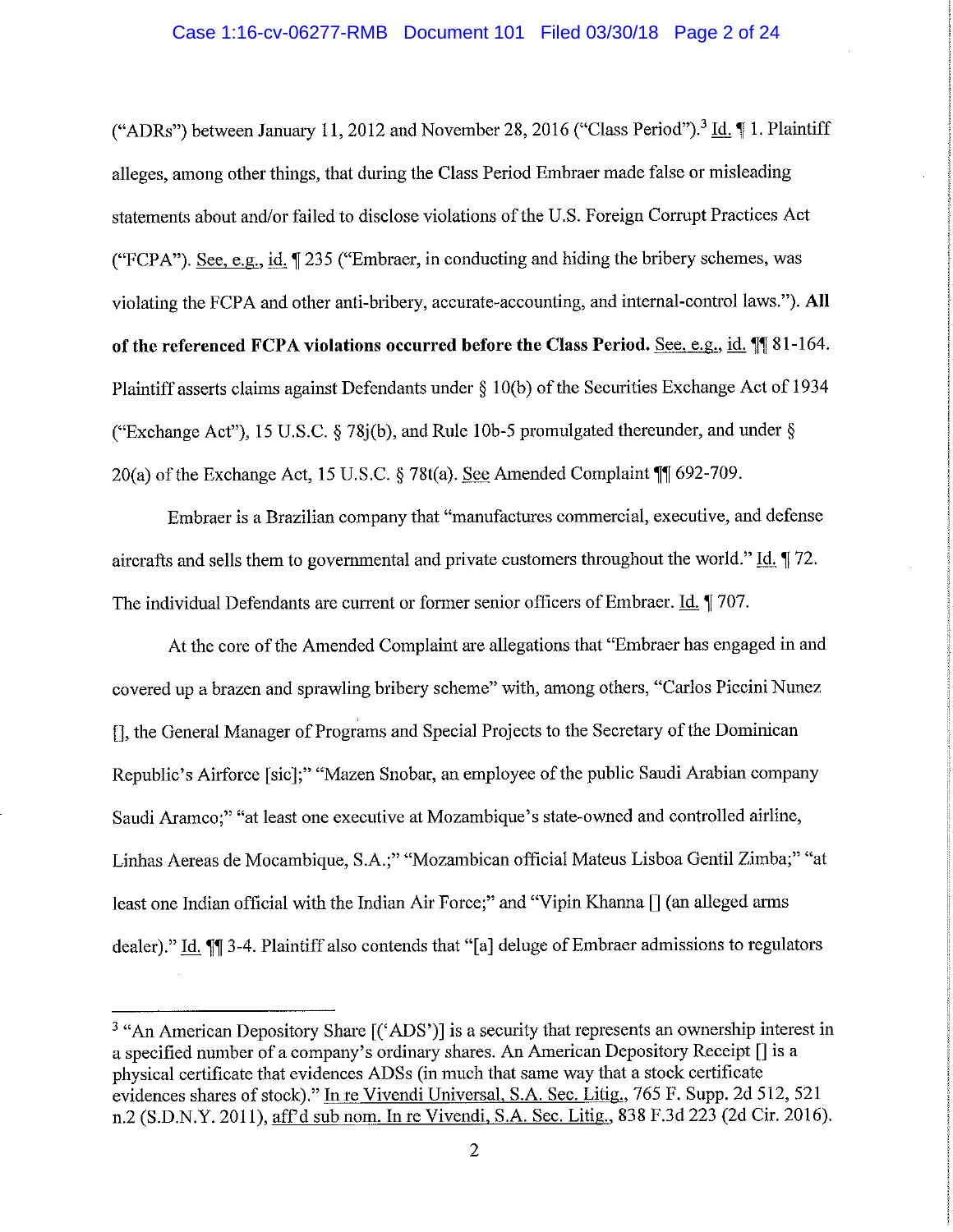demonstrates the Company's culpability." Id.  $\parallel$  6. "The Company admitted that between 2007 and 2011 [prior to the Class Period], several of its high-level executives helped effectuate approximately \$11.5 million in bribes to secure contracts with government officials" in the Dominican Republic, Saudi Arabia, Mozambique, and India that "in total were worth \$463 .1 million in revenue and \$83 million in profits." Id. 1 3 (footnote omitted). And, Plaintiff contends that numerous public statements Defendants made during the Class Period (January 11, 2012 to November 28, 2016) were false or misleading:

Throughout the Class Period, ... Embraer disclosed materially false and misleading statements regarding the following, without limitation: revenue, income, and cost metrics in both Embraer's consolidated and business-segment financial reporting; the aircraft agreements with and deliveries to the Dominican Republic, Saudi Arabia, Mozambique, and India; the nature of Embraer's subsidiaries, a substantial function of which were to execute the extremely atypical and fraudulent commercial-representation contracts used to effectuate the schemes and to dole out the bribes; provisions for foreseeable and quantifiable liabilities; adherence to the Company's code of ethics and business practices; internal controls; and knowledge about the very bribery schemes at the heart of this Action.

Id.  $\P$  13.

On November 3, 2011, and thereafter, Embraer announced that it was under investigation by the Department of Justice and the Securities and Exchange Commission "relating to possible violations of the U.S. Foreign Corrupt Practices Act." Embraer S.A., Form 6-K (filed November 3, 2011 ). Embraer advised that it had "retained outside counsel to conduct an internal investigation into transactions in three specific countries." Id. On March 26, 2013, Embraer also disclosed that it had "voluntarily expanded the scope of the internal investigation to include two additional countries," but did not specify the countries by name. Embraer S.A., Form 20-F (filed March 26, 2013).

Following the initial public disclosure of the investigations by the Department of Justice and the Securities and Exchange Commission in November 2011, Embraer stated in public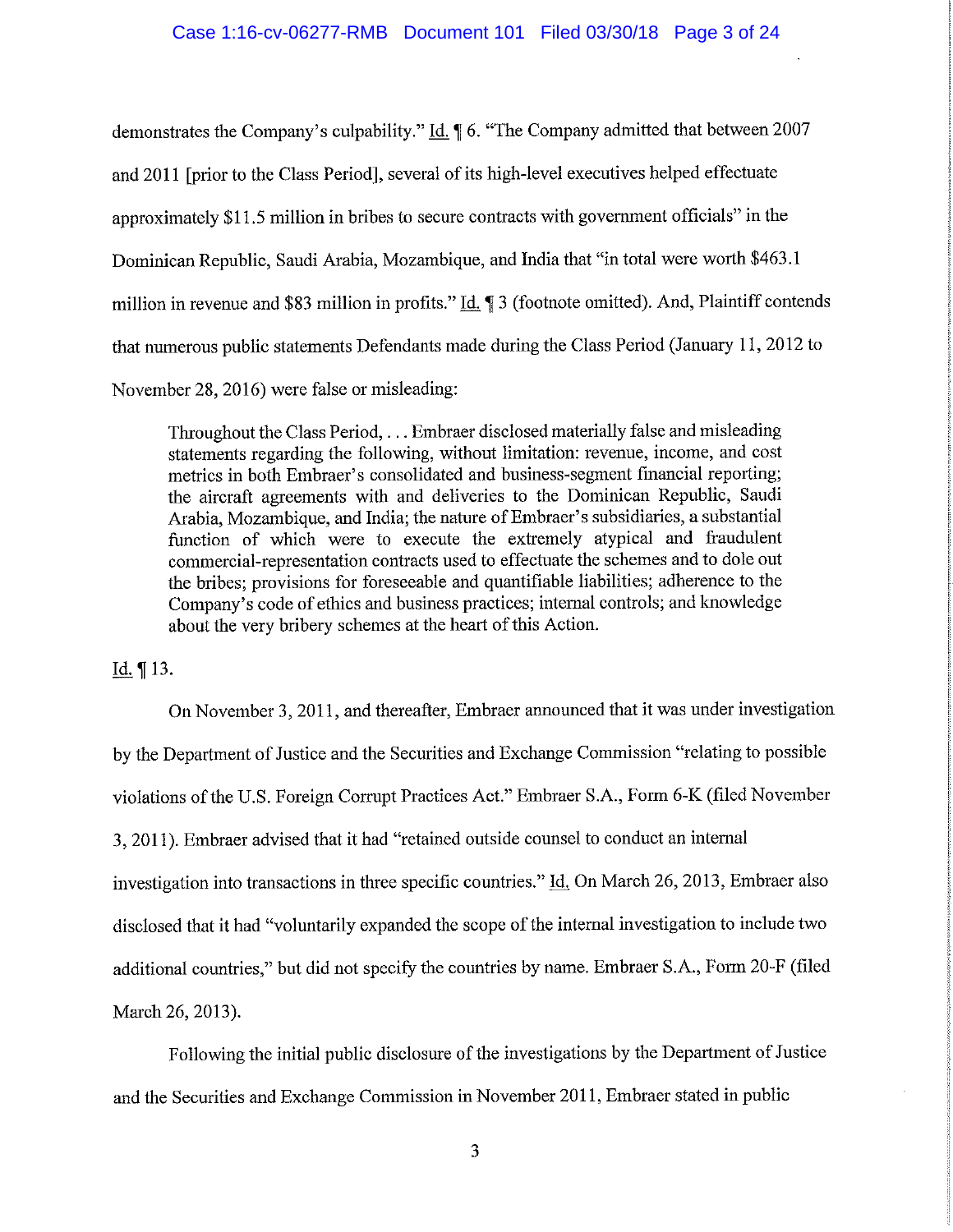#### Case 1:16-cv-06277-RMB Document 101 Filed 03/30/18 Page 4 of 24

filings, among other things, that "[it] may be required to pay substantial fines and/or incur other sanctions." See, e:g., Embraer S.A., Form 20-F (filed April 13, 2012); Embraer S.A., Form 6-K (filed Oct. 24, 2012); Embraer S.A., Form 20-F (filed Mar. 26, 2013); Embraer S.A., Form 6-K (filed July 26, 2013); Embraer S.A., Form 20-F (filed Mar. 21, 2014). In these public filings, Embraer also stated that "[o]ur management, based upon the opinion of our outside counsel, believes that ... there is no basis for estimating reserves or quantifying any possible contingency." See, e.g., Embraer S.A., Form 20-F (filed April 13, 2012).

On July 29, 2016, Embraer announced that "negotiations with the U.S. Department of Justice [] and the Securities and Exchange Commission[] for the settlement of the allegations of non-compliance with the U.S. Foreign Corrupt Practices Act [] have significantly progressed, to the point that Embraer is recognizing a US[] [\$]200 million loss contingency ... reflecting the likely outcome of this matter." Embraer S.A., Form 6-K (filed July 29, 2016). And, on October 24, 2016, i.e. shortly before the end of the Class Period, Embraer announced that it had entered into a deferred prosecution agreement (hereafter, "DPA") with the Department of Justice and a Consent to Entry of Final Judgment with the Securities and Exchange Commission ("Consent Agreement") "for the settlement of the allegations of criminal and civil violations." Embraer S.A., Form 6-K (filed October 24, 2016).

Under the DPA, Embraer agreed, among other things, to pay a \$107.3 million fine for criminal "conspiracy to violate the anti-bribery and books and records provisions of the FCPA and ... [for] violating the internal controls provisions of the FCPA." Id. The DPA also provided, among other things, that Embraer agreed to disgorge profits of \$83,816,476 from the bribery scheme. DPA, No. 16-cr-60294, **117,** 66 (S.D. Fla. October 24, 2016). The DPA stated that Embraer "had an inadequate compliance program at the time of the criminal conduct," but "now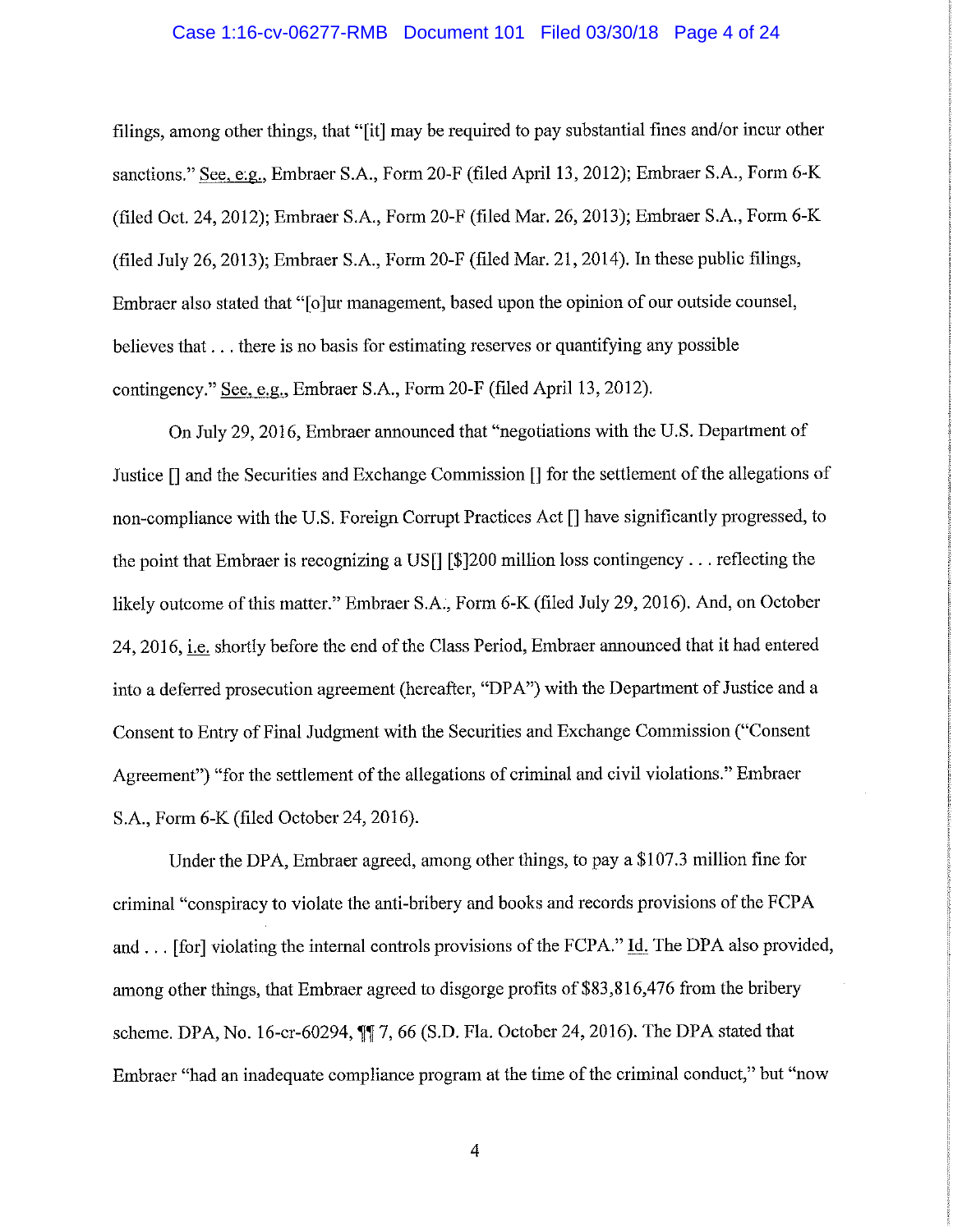#### Case 1:16-cv-06277-RMB Document 101 Filed 03/30/18 Page 5 of 24

has designed and is implementing a more adequate compliance program and system of internal accounting controls." Id. **14.** The DPA also stated that Embraer "has disciplined a number of Company employees and executives engaged in the misconduct" and "did not discipline a senior executive who was (at the very least) aware of bribery discussions in emails in 2004 and had oversight responsibility for the employees in those discussions." Id. And, the DPA provided that Embraer "had fully cooperated with the [Department of Justice]'s investigation" which began in 2010 and ended in 2016. Id. at 4; see Amended Complaint **165.** 

The DPA contained a statement of facts ("Statement of Facts") to which Embraer agreed and stipulated. DPA, No. 16-cr-60294, at A-1. The Statement of Facts included the following, among other things: that one of Embraer's wholly owned subsidiaries, Embraer Representations LLC, "held and maintained a bank account in New York from which Embraer made improper payments" on or about May 24, 2010 and June 25, 2010. Id. at A-2, A-8 (emphasis omitted); that on or about November 21, 2009 "Embraer created a false agency agreement. ... through its wholly owned subsidiary, ECC Investment Switzerland AG" in order "to conceal [a] payment" to an individual involved in the bribery scheme. Id. at A-16; that from 2008 to 2011, Embraer paid a local Dominican Republic official approximately \$3 .52 million, paid a local Saudi Arabian official more than \$1.5 million, and paid an agent in India \$5. 76 million. Id. at A-15; and that"[ d]uring the relevant period, Embraer knowingly and willfully failed to devise and maintain an adequate system of internal accounting controls." Id. at A-17.

Under the Consent Agreement, Embraer was required, among other things, "to pay disgorgement [of profits] in the amount of  $$83,816,476...$  plus prejudgment interest thereon in the amount of \$14,431,815, for a total payment of \$98,248,291 to the Securities and Exchange Commission." Consent of Defendant Embraer, S.A., 16-cv-62501, ¶ 4 (S.D. Fla. October 24,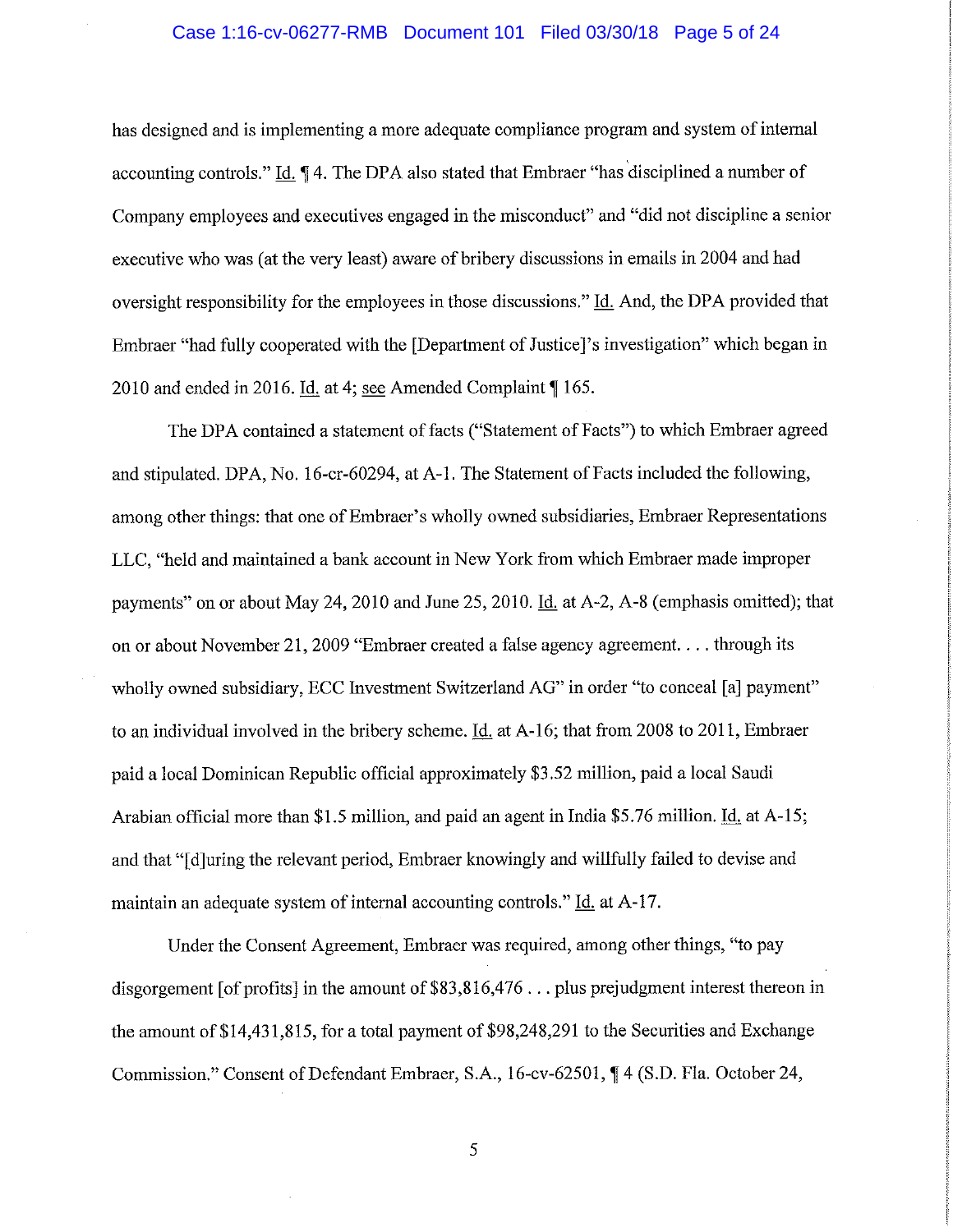### Case 1:16-cv-06277-RMB Document 101 Filed 03/30/18 Page 6 of 24

2016). Embraer was also required, among other things, "to retain an independent compliance monitor with demonstrated expertise in helping companies comply with the Foreign Corrupt Practices Act" for a period of three years. Consent of Defendant Embraer, S.A., 16-cv-62501, 14 (S.D. Fla. October 24, 2016).

On June 28, 2017, Defendants filed a motion to dismiss the Amended Complaint pursuant to Rule 12(b)(6) of the Federal Rules of Civil Procedure arguing, among other things, that "Plaintiff's allegations suffer from a temporal disconnect: Plaintiff alleges that Embraer's statements *during the class period* were false because Embraer violated the FCPA *before the Class Period.*" Defs.' Mem. of Law in Supp. of Defs.' Mot. to Dismiss, dated June 29, 2017 ("Defs. Mem. "), at 2. In particular, they argue that: **(1)** Embraer' s statements or omissions concerning the Department of Justice and the Securities and Exchange Commission investigation are not actionable because companies "do not have a duty to disclose uncharged, unadjudicated wrongdoing." Id. at 9 (internal quotation marks omitted); **(2)** Plaintiff makes "no allegation that any wrongdoing occurred at the time of the statements" about Embraer's subsidiaries. Id. at 22. "There are no particularized facts alleged, and no basis to infer, that just because [Embraer's] subsidiaries were identified as having played a role in pre-Class Period FCPA violations, they did not also perform, during the Class Period, the legitimate functions that Embraer disclosed." Id.; **(3)** Embraer's statements or omissions concerning its financial statements are not actionable because "the challenged [financial] statements are accurate reports of Embraer's revenues, profits, and aircraft deliveries, which are not actionable." Id. at 2; **(4)** Embraer's statements or omissions concerning its code of ethics and anti-corruption policy are not actionable because "the statements are precisely the kind of vague, generalized aspirational statements courts have held to be immaterial as a matter of law." Id. at 18; (5) Embraer's opinion that Embraer could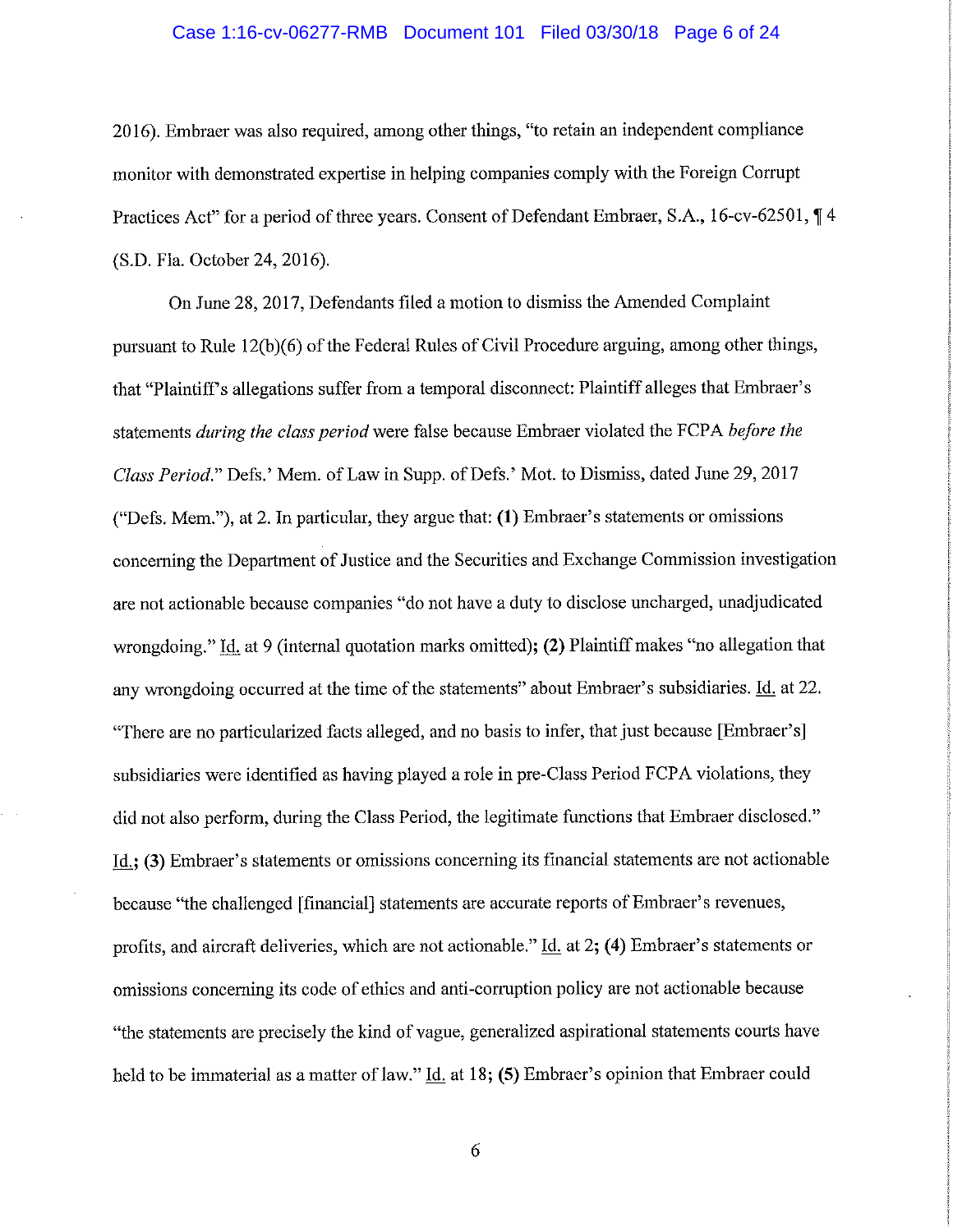#### Case 1:16-cv-06277-RMB Document 101 Filed 03/30/18 Page 7 of 24

not reliably estimate the liability it would incur for the alleged FCPA violations is not actionable because "Embraer's management, assisted by its outside advisors, ... actually and honestly believe[d]" this opinion. Id. at 16. "This is just the type of Monday morning quarterbacking rejected in [Omnicare, Inc. v. Laborers Dist. Council Const. Indus. Pension Fund, 135 S. Ct. 1318 (2015)]." Id.; **(6)** Embraer's statements or omissions concerning the effectiveness of its internal controls are not actionable because "Plaintiff relies on hindsight speculating that, because the FCPA violations occurred *before* the Class Period, Embraer's controls must have been inadequate *during* the Class Period, even though it cannot allege any failure of the controls during the Class Period. . . . Embraer's internal controls were, in fact, enhanced during the Class Period, a fact acknowledged by the DOJ in the DPA." Id. at 21; and (7) Plaintiff's failure to plead any primary violation of the Exchange Act or the requisite control by the individual Defendants requires dismissal of its Section 20(a) claims. Id. at 4.

On August 9, 2017, Plaintiff filed its opposition to Defendants' motion to dismiss contending, among other things, that: **(1)** "having raised the subject of the [government] investigation, Defendants were duty bound to alert investors to the certainty of the fraud and that it took place in four countries, not three." Pl.'s Mem. of Law in Opp'n to Defs.' Mot. to Dismiss, dated August 9, 2017 ("Pl. Opp'n"), at 19; **(2)** "Defendants do not—and cannot—cite any authority supporting their proposition that Plaintiff[] must allege with precision that [Embraer's subsidiaries] did not have any legitimate functions during the Class Period and the exact timing of when the subsidiaries were used to effectuate the bribes." Id. at 32; **(3)** "Embraer's Class Period financial statements were not accurate .... While the revenues reported may have been the revenues collected, Defendants' failure to identify that a portion were derived from an illicit scheme is misleading." Id. at 23; **(4)** Embraer's statements or omissions concerning its code of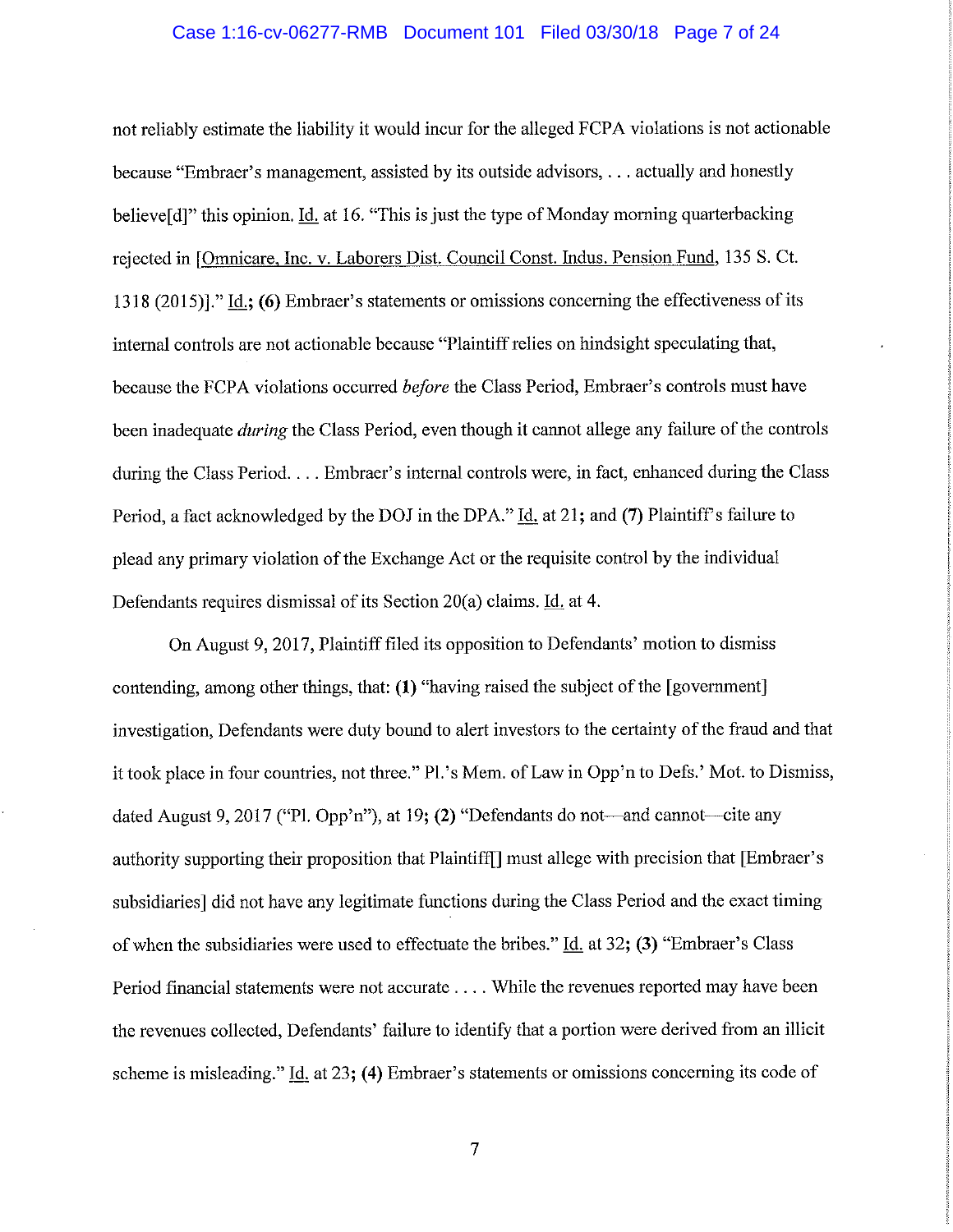ethics and anti-corruption policy are actionable because "[k]nowing that Embraer faced an investigation, investors placed greater importance on statements concerning its adherence to a Code of Ethics and compliance with antibribery laws." Id. at 30; **(S)** "[a] reliable estimate [of Embraer's liability for the bribery scheme] was available based on the ill-earned \$83 million in profits from the bribe-tainted aircraft agreements." Id. at 26. "Knowing that the scheme had taken place and had resulted in \$83 million in quantifiable profit, Defendants had no valid basis for accepting any legal advice that directed them not to estimate reserves or quantify any potential contingency." Id. at 41; **(6)** "[w]hile professing that its internal controls were effective, Defendants knew of the bribery scheme, and that several executives that implemented the scheme remained at the Company during the Class Period. These allegations are sufficient to infer that the Company disbelieved the alleged statements at the time they were made." Id. at 31; and **(7)** "Defendants simply argue that a primary violation has not been pied, thus absolving them from Section 20(a) liability. They do not challenge, and thus concede, that the Section 20(a) claim is satisfied in all other respects." Id. at 41.

On August 24, 2017, Defendants filed a reply. Defs.' Rep. Mem. of Law in Supp. of Defs.' Mot. to Dismiss, dated Aug. 31, 2017 ("Defs. Rep.").

# **For the reasons set forth below, Defendants' motion to dismiss [#81] is granted.<sup>4</sup>**

### **II. Legal Standard**

"The Class Period is the period during which the fraudulent misrepresentations impacted securities prices, thereby resulting in the alleged damages. Counsel chooses the Class Period during the early stages of the litigation." Linda Allen, Meeting *Daubert* Standards in Calculating

<sup>&</sup>lt;sup>4</sup> Any arguments raised by the parties but not specifically addressed herein have been considered by the Court and rejected.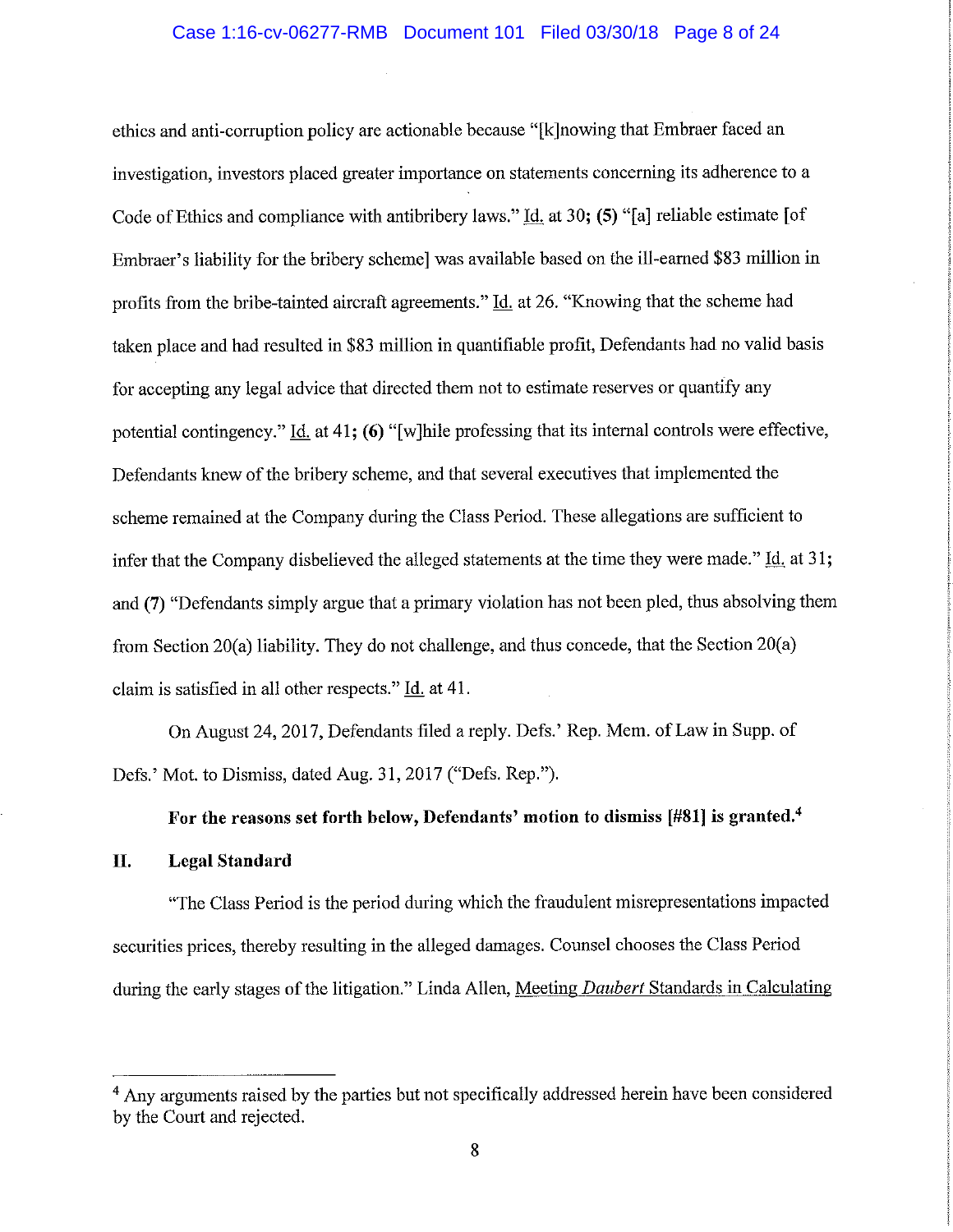#### Case 1:16-cv-06277-RMB Document 101 Filed 03/30/18 Page 9 of 24

Damages for Shareholder Class Action Litigation, 62 Bus. Law. 955, 969 (2007). "[P]re-class period allegations of misconduct are insufficient where 'there is scant else from which to infer that this was the company's practice at any pertinent time'[]." Cats v. Prot. One, Inc., 2001 WL 34070630, at \*15 (C.D. Cal. June 4, 2001) (quoting Greebel v. FTP Software Inc., 194 F.3d 185, 202 (1st Cir. 1999)).

"It is well established that 'companies do not have a duty to disclose uncharged, unadjudicated wrongdoing."" In re Banco Bradesco S.A. Sec. Litig., 277 F. Supp. 3d 600, 650 (S.D.N.Y. 2017) (quoting City of Pontiac Policemen's & Firemen's Ret. Sys. v. UBS AG, 752 F.3d 173, 184 (2d Cir. 2014)).

Because "a code of ethics is inherently aspirational, it simply cannot be that every time a violation of that code occurs, a company is liable under federal law for having chosen to adopt the code at all." In re Braskem S.A. Sec. Litig., 246 F. Supp. 3d 731, 755-56 (S.D.N.Y. 2017) (internal quotations and citations omitted). "An undisclosed breach" of a company's "antibribery prohibitions" is, "without more, not actionable under the securities laws." Id. at 756.

"[T]he securities laws do 'not allow investors to second-guess inherently subjective and uncertain assessments;' they are not, in other words, 'an invitation to Monday morning quarterback [a company]'s opinions."" In re Weight Watchers Int'l, Inc. Sec. Litig., 2016 WL 2757760, at \*5 (S.D.N.Y. May 11, 2016) (quoting Omnicare, 135 S. Ct. at 1327).

Where plaintiffs "failed to allege specific facts concerning [] purportedly deficient internal controls, including how they were deficient, when and why," "the plaintiffs' allegations concerning internal and disclosure controls [a]re insufficient." Janbay v. Canadian Solar, Inc., 2012 WL 1080306, at \*9 (S.D.N.Y. Mar. 30, 2012).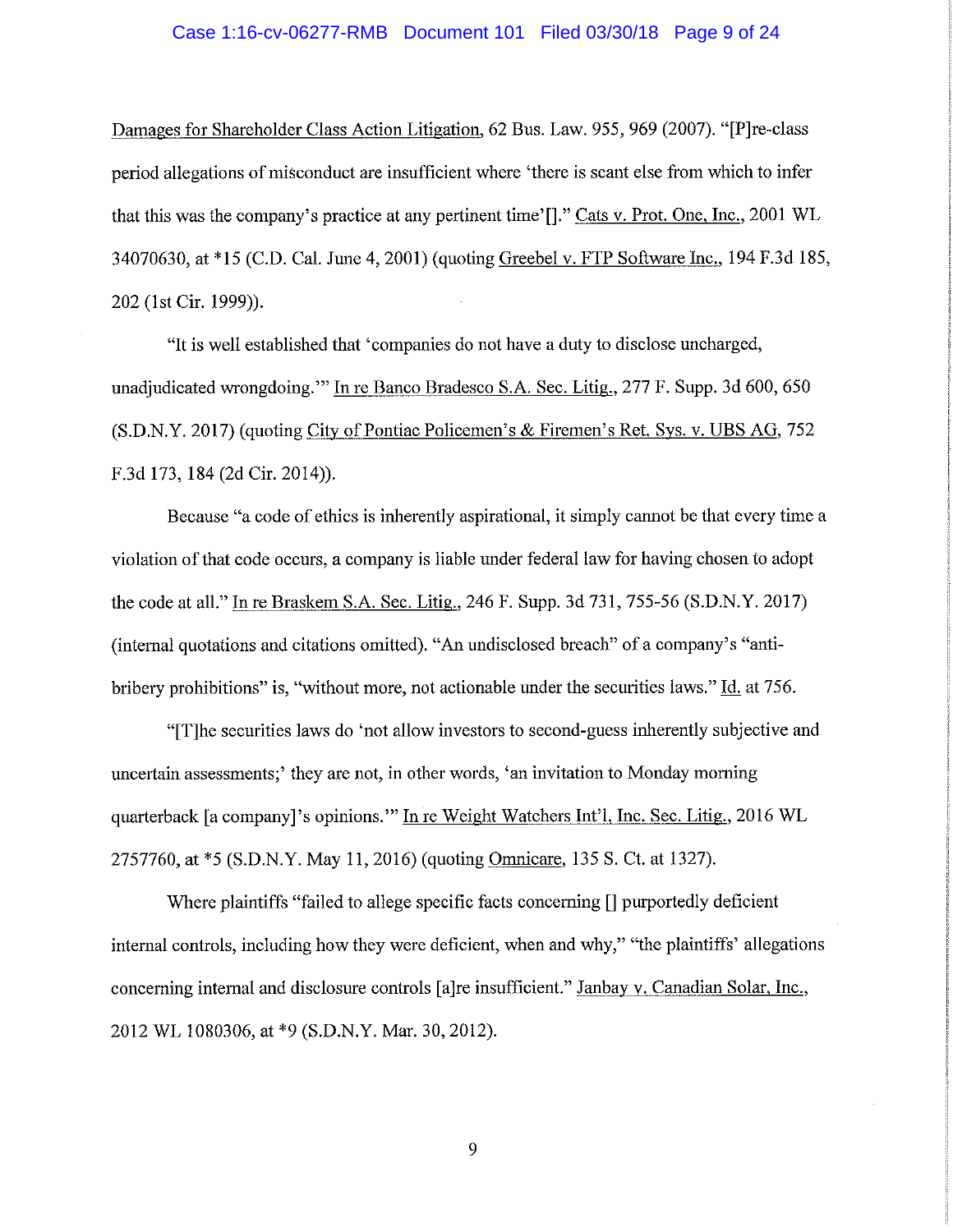#### Case 1:16-cv-06277-RMB Document 101 Filed 03/30/18 Page 10 of 24

"Where a plaintiff fails to allege any primary violation, he cannot establish control person liability under Section 20(a)." Wilbush v. Ambac Fin. Grp., Inc., 271 F. Supp. 3d 473, 486 (S.D.N.Y. 2017).

### **III. Analysis**

### **(1) Statements or Omissions Concerning Investigations**

Defendants persuasively argue that "[t]he Amended Complaint is premised on the faulty notion that Embraer was required to disclose details of the FCPA violations and admit that it had engaged in wrongdoing—before it had even been charged and before the investigations were even complete. However, the Second Circuit has held that disclosure is not a rite of confession and companies do not have a duty to disclose uncharged, unadjudicated wrongdoing." Defs. Mem. at 8-9 ( citation, brackets, and internal quotation marks omitted). Plaintiff counters that "having raised the subject of the investigation, Defendants were duty bound to alert investors to the certainty of the fraud and that it took place in four countries, not three." Pl. Opp'n at 19.

The controlling principle is that "disclosure is not a rite of confession, and companies do not have a duty to disclose uncharged, unadjudicated wrongdoing." UBS, 752 F.3d at 184 (brackets, footnote and internal quotation marks omitted). For example, in the UBS case, the plaintiffs "allege[ d] that UBS made materially misleading statements regarding an alleged scheme in which UBS Swiss bankers traveled in and out of the United States to illegally advise American clients on the purchase of investments." Id. at 178. Following the indictment of UBS employees in connection with the scheme, UBS made two public disclosures which revealed that the Department of Justice and the Securities and Exchange Commission were investigating. Id. The plaintiffs in UBS argued that, in addition to disclosing the existence of an investigation, "defendants were required to disclose that UBS was, in fact, engaged in an ongoing ... scheme."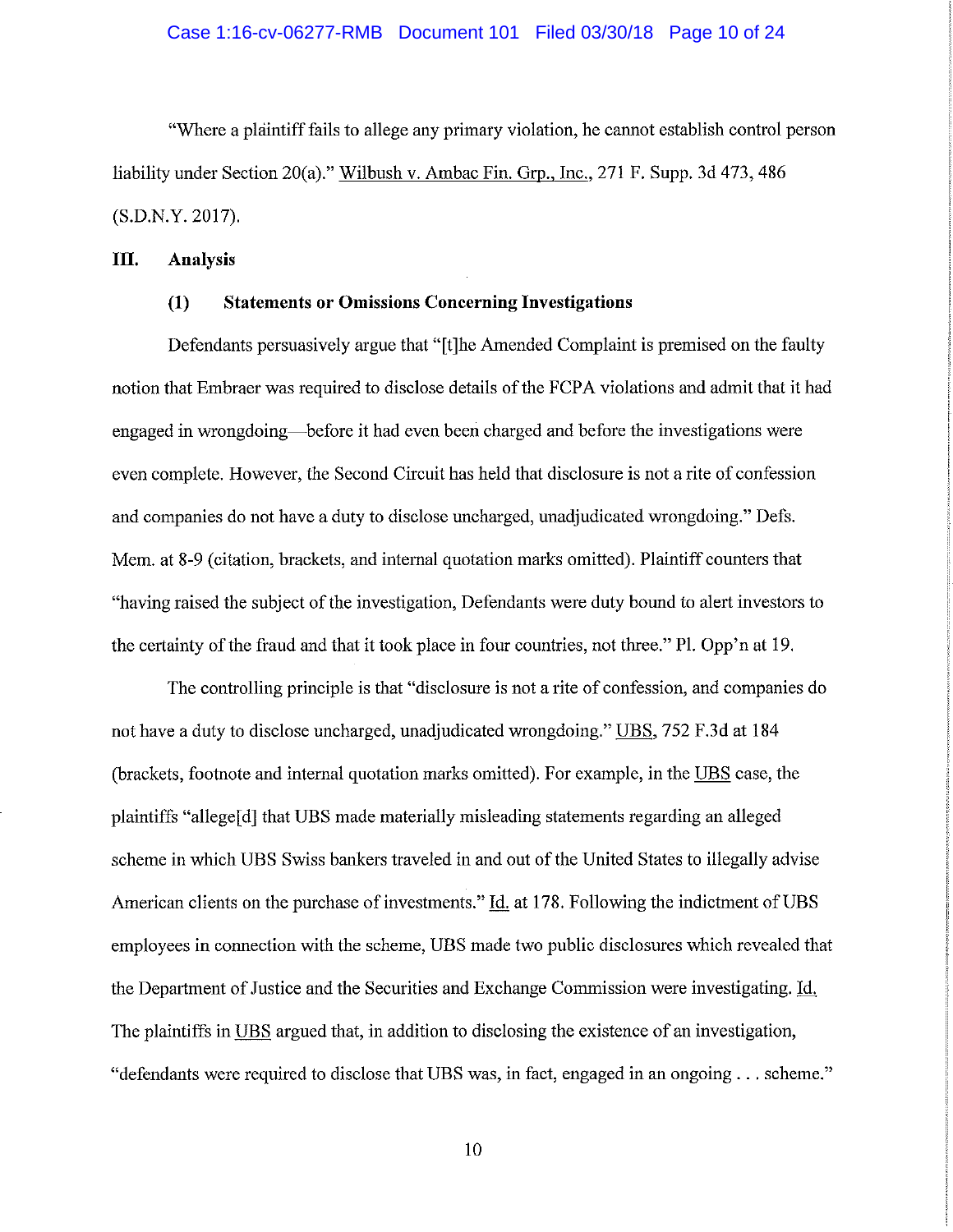#### Case 1:16-cv-06277-RMB Document 101 Filed 03/30/18 Page 11 of 24

Id. at 184. The district court dismissed the case at the motion to dismiss stage. Id. at 178. The United States Court of Appeals for the Second Circuit affirmed, reasoning that "[b ]y disclosing its involvement in multiple legal proceedings and govermnent investigations and indicating that its involvement could expose UBS to substantial monetary damages and legal defense costs, as well as injunctive relief, criminal and civil penalties, and the potential for regulatory restrictions, UBS complied with its disclosure obligations under our case law." Id. at 184.

Similarly, in the Banco Bradesco case, the plaintiffs contended that the defendant company "should have disclosed that it was engaged in an unlawful bribery scheme." 277 F. Supp. 3d at 653. The district court rejected the plaintiffs' argument, reasoning that "companies do not have a duty to disclose uncharged, unadjudicated wrongdoing," and found that the defendant company's disclosures during the class period "did address the risks that could result from unlawful conduct." Id. at 650-51. The defendant company in Banco Bradesco disclosed that "'our subsidiary Banco Bradesco BBI S.A. is a party to certain legal and administrative proceedings filed against Petrobras and other defendants' and that 'we or our subsidiaries may become a party to other legal and/or administrative proceedings against Petrobras or other companies which have not yet been filed." Id. at 651. The defendant company also stated that '"a negative outcome of these ongoing legal proceedings or any new legal proceedings may harm our reputation and may adversely affect our financial condition and our results of operations."' Id. (brackets, citations and ellipsis omitted). The district court found these disclosures were sufficient to satisfy any duty the company may have had to disclose. Id. at 653-54.

The Court finds that Embraer complied with its disclosure obligations. As did the defendants in UBS and Banco Bradesco, Embraer disclosed that it was under investigation by the Department of Justice and the Securities and Exchange Commission for alleged violations of the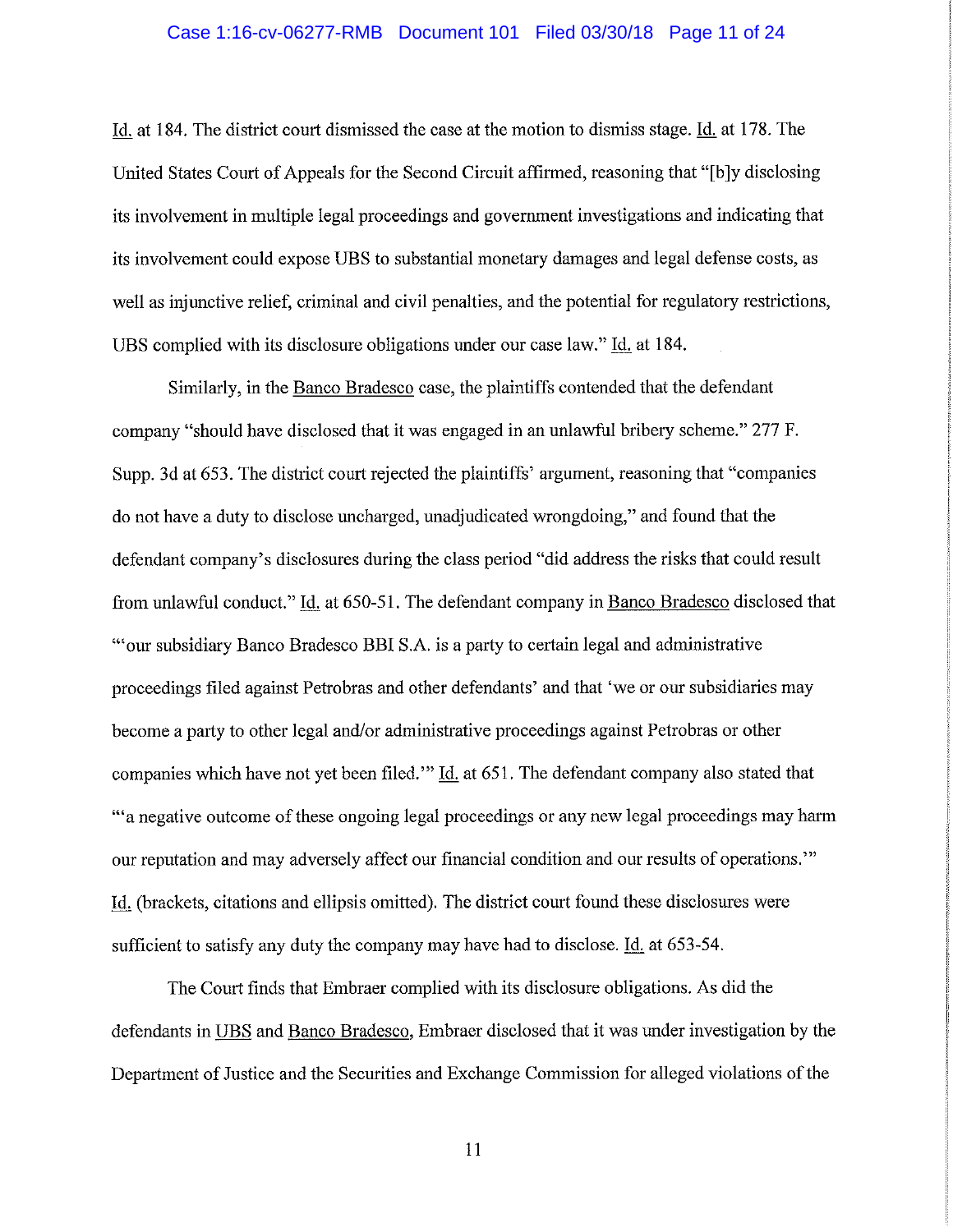FCPA on November 3, 2011 (i.e. before the Class Period began). See Embraer S.A., Form 6-K

(filed November 3, 2011). Embraer stated, on November 3, 2011:

In response to a subpoena issued in an investigation by the U.S. Securities and Exchange Commission ("SEC") relating to possible violations of the U.S. Foreign Corrupt Practices Act, the Company retained outside counsel to conduct an internal investigation into transactions in three specific countries. That internal investigation is ongoing, and the Company is fully cooperating with the SEC and the U.S. Department of Justice ("DOJ"). The Company's outside counsel has been in regular contact with the SEC and the DOJ and has provided both agencies with documents and other information. The Company's outside counsel recently met with both agencies to brief them on the status of its investigation. The Company and its outside counsel expect to continue to have discussions with the SEC and the DOJ. The Company is unable to predict duration, scope or results of the investigation.

# Id.

And, Embraer publicly warned, among other times, on April 13, 2012 (*i.e.* during the

Class Period) that it might have to pay substantial fines and/or incur other sanctions, stating:

**SEC/DOJ Investigation.** We received a subpoena from the SEC, which inquired about certain operations concerning sales of aircraft abroad. In response to this SEC-issued subpoena and associated inquiries into the possibility of noncompliance with the U.S. Foreign Corrupt Practices Act, or FCPA, we retained outside counsel to conduct an internal investigation on transactions carried out in three specific countries.

The investigation remains ongoing and we, through our outside counsel, continue to cooperate fully with the SEC and U.S. Department of Justice, which are the authorities responsible for reviewing the matter. Our management, with the support of our outside counsel, has concluded that, as of December 31, 2011, it is still not possible to estimate the duration, scope or results of the investigation. In **the event that an illegal activity is identified or the parties enter into an agreement to settle the matter, we may be required to pay substantial fines**  and/or to incur other sanctions, as provided in the FCPA. Our management, based upon the opinion of our outside counsel, believes that, as of December 31, 2011, there is no basis for estimating reserves or quantifying any possible contingency.

Embraer S.A., Form 20-F (filed Apr. 13, 2012) (emphasis added). Throughout the Class Period,

Embraer continued to warn the public, for example, that "[i]n the event that the SEC and/or DOJ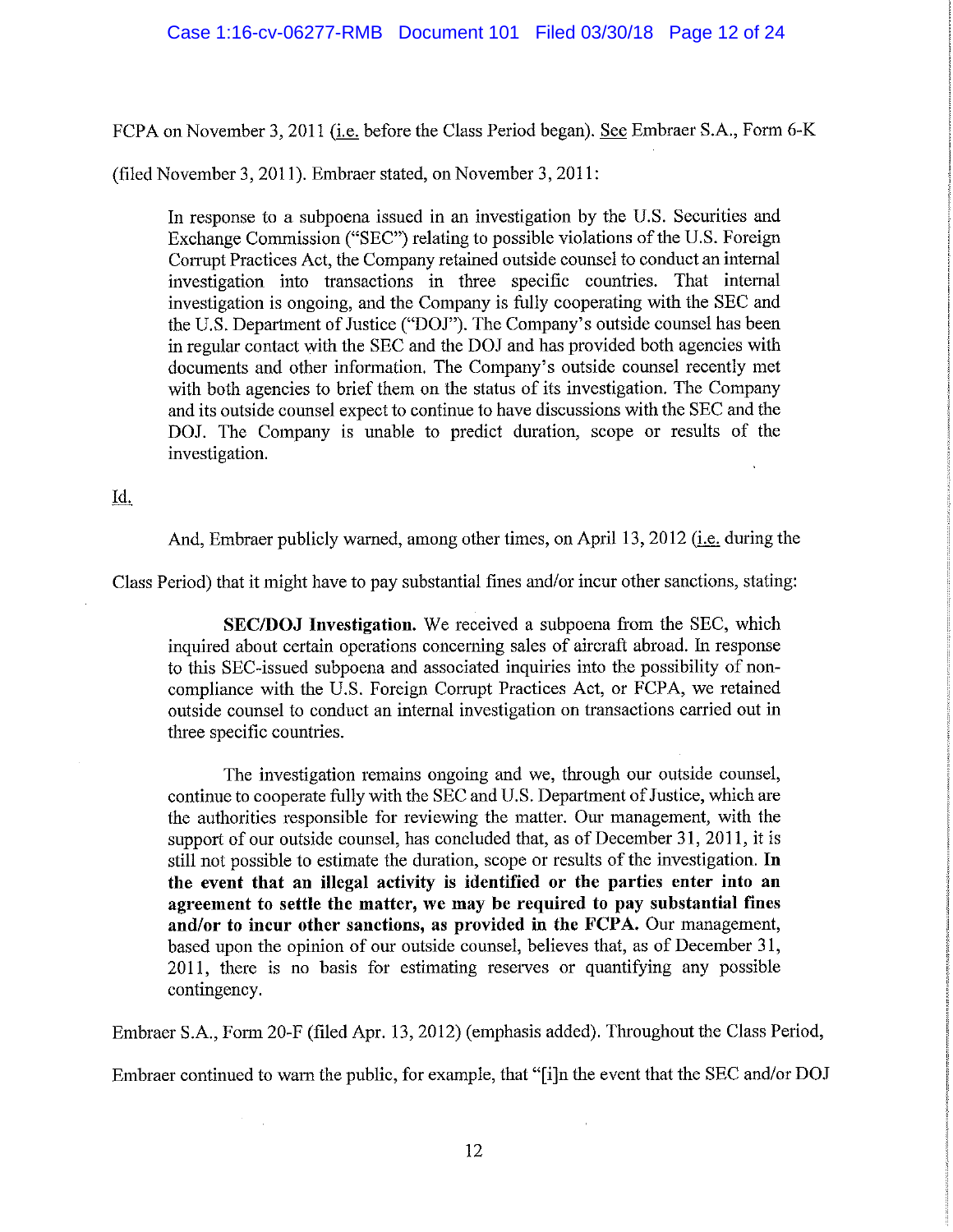#### Case 1:16-cv-06277-RMB Document 101 Filed 03/30/18 Page 13 of 24

investigations result in enforcement action, we may be required to pay substantial fines and/or to incur other sanctions, as provided in the FCPA." See, e.g., Form 6-K (filed Oct. 24, 2012). The Court finds that these disclosures satisfied Defendants' disclosure obligations. See UBS, 752 F.3d at 184; Banco Bradesco, 277 F. Supp. 3d at 651.<sup>5</sup>

#### **(2) Statements or Omissions Concerning Subsidiaries**

Defendants argue that Embraer's statements or omissions during the Class Period concerning its subsidiaries (e.g., that "Embraer RL provided 'commercial and institutional representation' and that ECC investment is 'an in-house insurance company"') are not actionable because "[t]here are no particularized facts alleged, and no basis to infer, that just because these subsidiaries were identified as having played a role in pre-Class Period FCPA violations, they did not also perform, during the Class Period, the legitimate functions that Embraer disclosed." Defs. Mem. at 21-22 (quoting Amended Complaint **||** 245-46). Plaintiff counters that "Defendants do not—and cannot—cite any authority supporting their proposition that Plaintiff[] must allege with precision that [Embraer's subsidiaries] did not have any legitimate functions during the Class Period and the exact timing of when the subsidiaries were used to effectuate the bribes." PL Opp'n at 32.

Most of the statements concerning subsidiaries which Plaintiff alleges were false or misleading describe the business activities that the subsidiaries engaged in. See, e.g., Amended Complaint **1245** ("Embraer RL provided 'commercial and institutional representation for the

<sup>&</sup>lt;sup>5</sup> Plaintiff also asserts that "even when Defendants issued their bare bones statements about the regulatory investigations and the internal investigation they had no choice but to undertake, they identified the scope as 'transactions carried out in *three* specific countries' though they knew that the scheme had been carried out in at least *four* countries." Pl. Opp'n at 21. An operative disclosure, in the Court's view, was that "[t]he Company is unable to predict the duration, scope or results of the investigation." Embraer S.A., Form 6-K (filed November 3, 2011).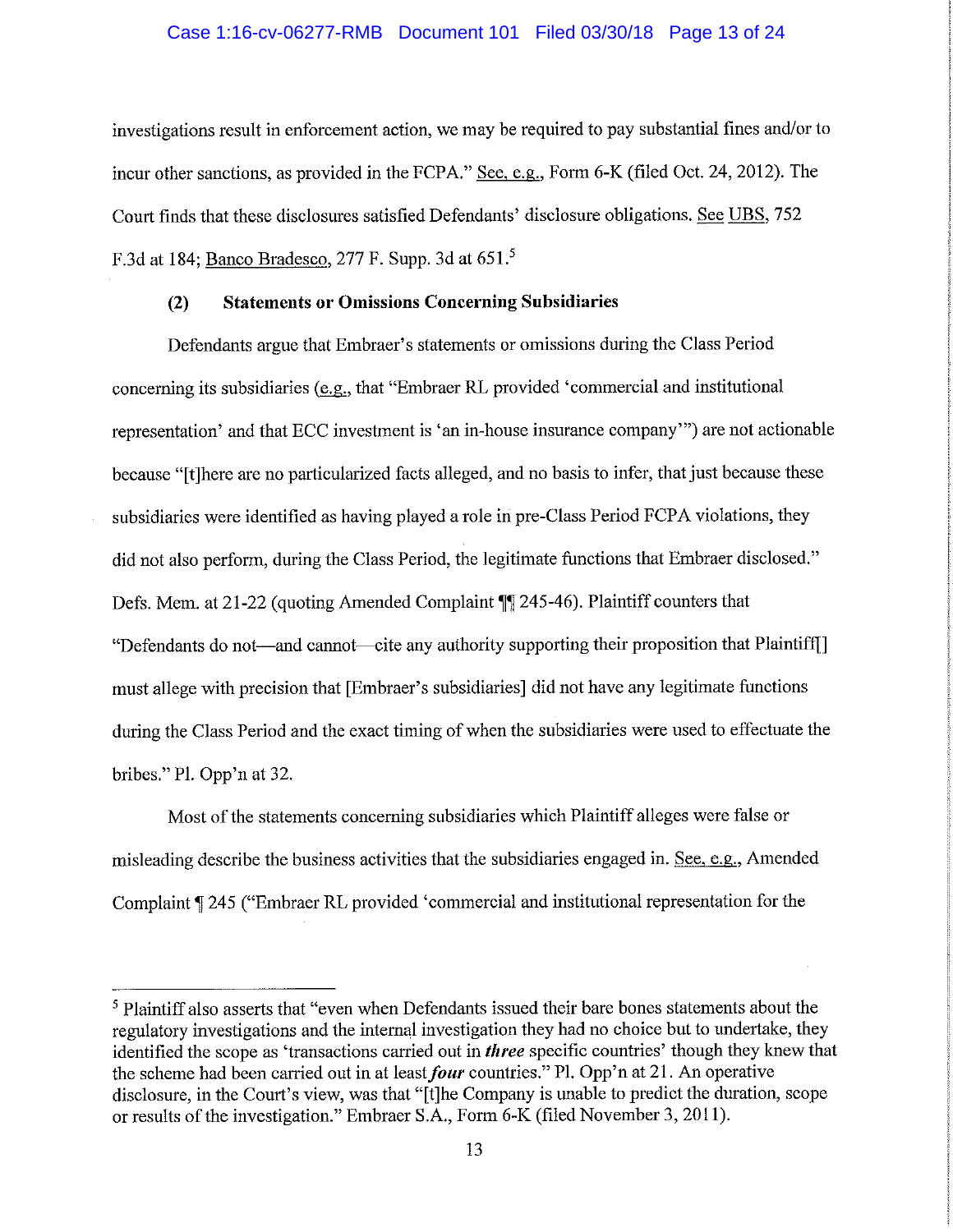#### Case 1:16-cv-06277-RMB Document 101 Filed 03/30/18 Page 14 of 24

Company.'"). Other statements concerning the subsidiaries which Plaintiff alleges were false or misleading indicate that one of the subsidiaries, ECC Investment Switzerland AG, owns other subsidiaries. See, e.g., id. **1**397 ("ECC Investment 'Switzerland, holds 100% of the capital of ... ECC Insurance & Financial Co. Ltd ... this company is an in-house insurance company providing cover[ age] for the financial guarantees offered to customers and/or financing agents involved in structuring the sales of Embraer aircraft.""). Plaintiff does not dispute that Embraer's subsidiaries performed genuine business functions during the Class Period. And, Plaintiff does not dispute that ECC Investment Switzerland AG owns other subsidiaries.

Plaintiff argues unpersuasively that the statements concerning the subsidiaries are actionable because Embraer did not disclose that before the Class Period "Embraer'[s] subsidiaries ... were [allegedly] used as tools to execute fraudulent commercial-representation contracts with and dole out bribes to parties necessary to effectuate the bribery schemes in the Dominican Republic, Saudi Arabia, Mozambique, and India." Amended Complaint **1** 235. As noted at pages 10-12 supra, "companies do not have a duty to disclose uncharged, unadjudicated wrongdoing." UBS, 752 F.3d at 184. And, as noted at pages 12-13 supra, Defendants disclosure obligations were satisfied. See Inre Marsh & Mclennan Companies, Inc. Sec. Litig., 501 F. Supp. 2d 452, 469 (S.D.N.Y. 2006) ("Because the securities laws do not impose a general duty to disclose corporate mismanagement or uncharged criminal conduct, the allegation that [the company] misstated its earnings merely by failing to disclose the misconduct at its [] subsidiary is not actionable."); see also UBS, 752 F.3d at 184; Banco Bradesco, 277 F. Supp. 3d at 651.

# **(3) Statements or Omissions Concerning Financial Statements**

Defendants argue that "Plaintiff's claim rests on the incorrect premise that Embraer was obligated to disclose that some unstated portion of its sales or income was derived from contracts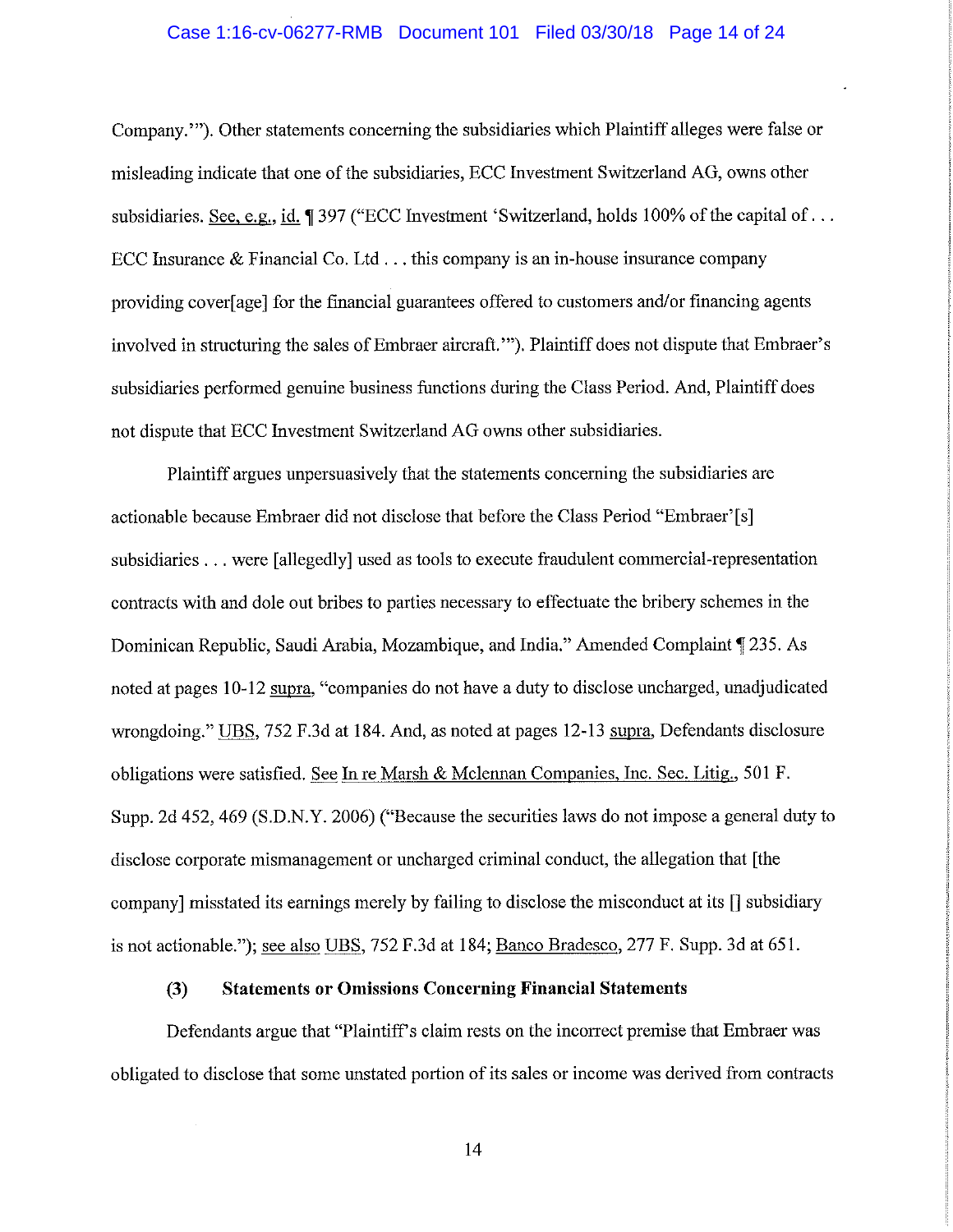#### Case 1:16-cv-06277-RMB Document 101 Filed 03/30/18 Page 15 of 24

related to the FCPA violations. But Embraer had no such duty." Defs. Mem. at 11 (citation omitted). Plaintiff counters unpersuasively that "[d]ivulging financial results with nary a mention of the part an illicit bribery scheme played in achieving those financials--to the tune of \$83 million on profit-is actionable." Pl. Opp 'n at 23. According to Plaintiff, **"while the revenues reported may have been the revenues collected,** Defendants' failure to identify that a portion were derived from an illicit scheme is misleading." Id. (emphasis added).

In Sanofi, the plaintiffs alleged that a pharmaceutical company had "engaged in an illegal marketing scheme to artificially boost the sales of its diabetes product line and hid those illegal practices from investors while touting the product line's incredible sales growth." 155 F. Supp. 3d at 391, 395 ("All of Sanofi's 6Ks, with the accompanying press releases and conference calls, as well as both of its 20-Fs failed to indicate that: (1) sales growth for its diabetes product line was boosted by an illegal marketing and kickback scheme; [and] (2) [the company]'s selling and general expenses disclosures included unlawful payments that were part of the illegal marketing and kickback scheme."). In granting the defendant's motion to dismiss, the district court rejected the plaintiffs' argument, reasoning that

There is no allegation that Sanofi failed to accurately report any of its financial figures. Courts in this district have held that the allegation that a corporation properly reported income that is alleged to have been, in part, improperly obtained is insufficient to impose Section 10(b) liability. Absent an allegation that Sanofi reported income that it did not actually receive or sales growth that did not actually occur, this Court agrees that a violation of federal securities laws cannot be premised upon a company's disclosure of accurate historical data.

Id. at 404 ( citations and internal quotation marks omitted).

Similarly, in the instant case, Plaintiff does not plead that Embraer's financial statements were inaccurate. And, "a violation of federal securities laws cannot be premised upon a company's disclosure of accurate historical data." Id. Because, as in Sanofi, Plaintiff does not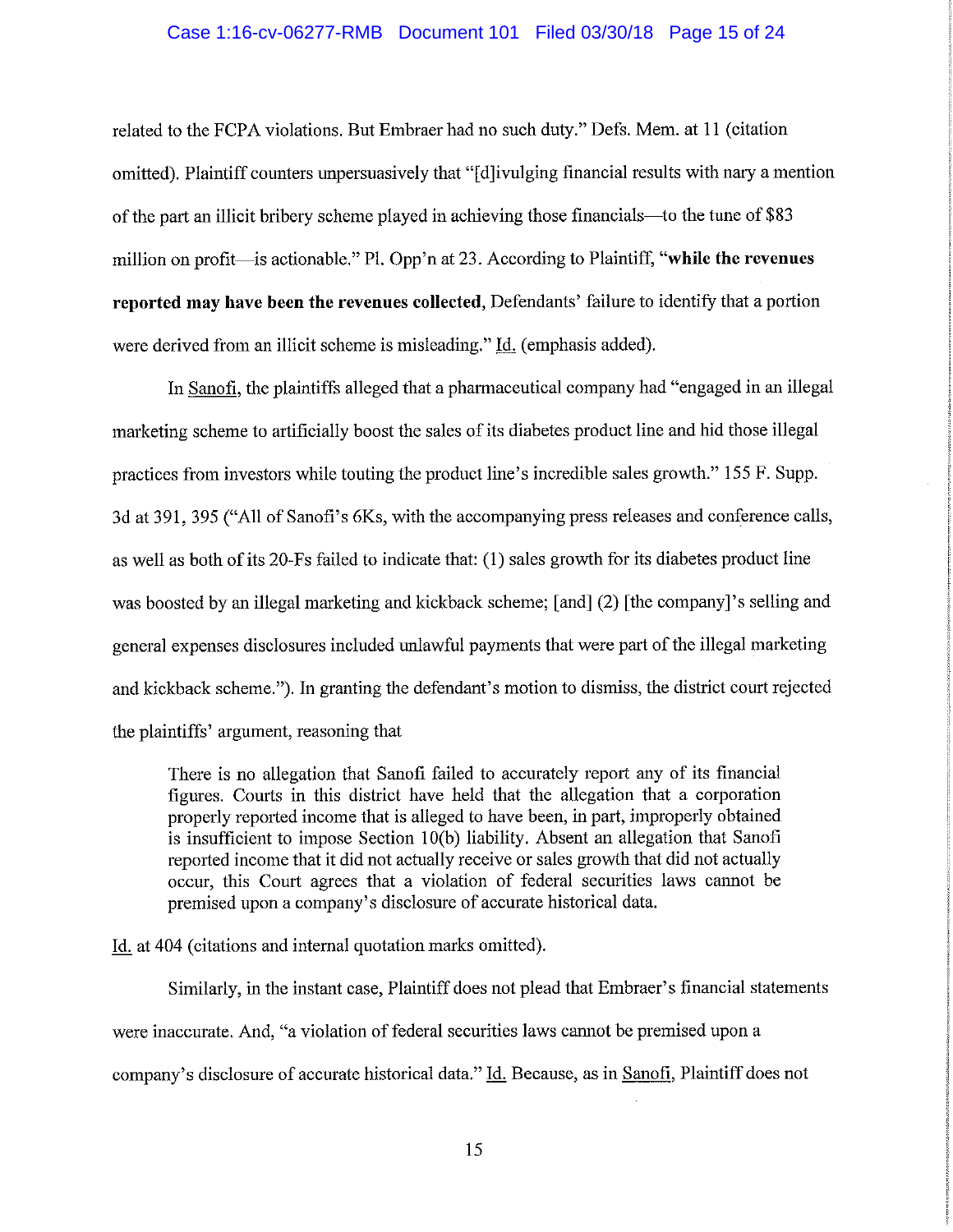dispute that the Embraer financial statements were (literally) accurate, the statements or omissions concerning Embraer's financial statements are not actionable. Id.; see also Marsh, 501 F. Supp. 2d at 469.

# **(4) Statements or Omissions Concerning Embraer's Code of Ethics and Anti-Corruption Policy**

Defendants argue persuasively that statements concerning Embraer's code of ethics and its anti-corruption policy are not actionable because "the statements are precisely the kind of vague, generalized aspirational statements courts have held to be immaterial as a matter of law." Defs. Mem. at 17-18 (citation omitted). Plaintiff counters that the statements concerning Embraer's code of ethics and its anti-corruption policy are actionable because "[k]nowing that Embraer faced an investigation, investors placed greater importance on statements concerning its adherence to a Code of Ethics and compliance with anti-bribery laws." PL Opp'n at 30.

A recent case from this district supports Defendants' position. See Braskem, 246 F. Supp. 3d at 754-56. In Braskem, a Brazilian petrochemical company had adopted a code of ethics and had stated that "[n]o waivers of the provisions of the code of ethics are permitted." Id. at 755. The defendant company had also adopted rules "forbidding bribery." Id. at 756.

The plaintiffs, in Braskem, alleged that in contravention of its code of ethics and its rules forbidding bribery, the defendant company engaged in a "long-running bribery scheme." Id. at 740-41. But in granting the defendant company's motion to dismiss in part, the district court explained that the failure to abide by a code of ethics and rules prohibiting bribery was not actionable under the securities laws:

To the extent that plaintiffs rely on Braskem's code of conduct, it is a particularly inapt candidate to serve as the basis for  $\S$  10(b) liability. As the Second Circuit has noted, statements within such codes tend to be "explicitly aspirational, with qualifiers such as 'should.'" Such is the case here, even based on the code excerpts extracted by plaintiffs in the [complaint].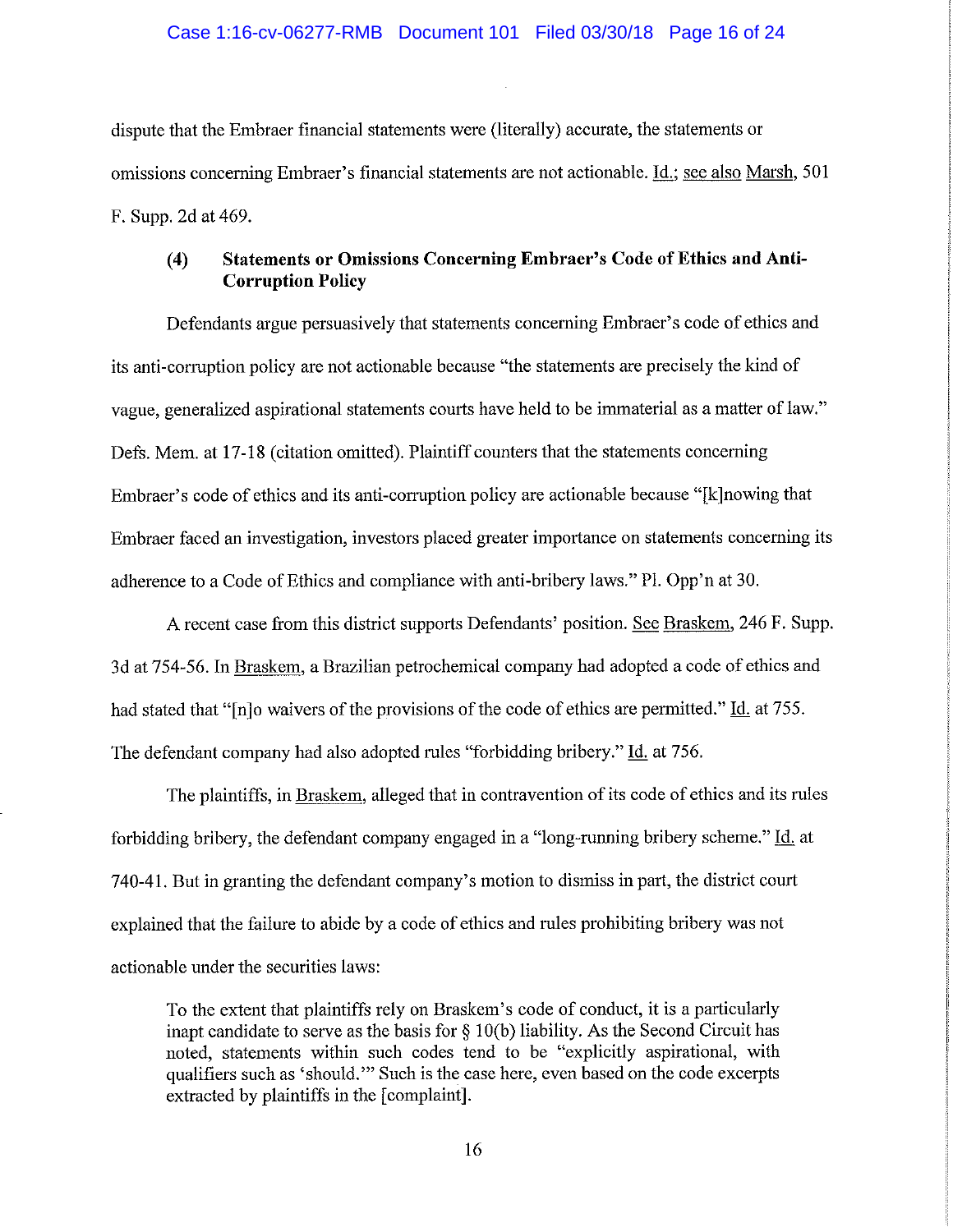[The defendant company J's statement in the Form 20-F filed on June 10, 2011, to the effect that "no waivers of the provisions of the code of ethics are permitted," does not alter this analysis. **Because "a code of ethics is inherently aspirational, it simply cannot be that every time a violation of that code occurs, a company is liable under federal law for having chosen to adopt the code at all."** 

Plaintiffs [also] rely on the company's anti-bribery prohibitions. **An undisclosed breach of this standard of conduct is, however, without more, not actionable under the securities laws.** There is an important difference between a company's announcing rules forbidding bribery and its factually representing that no officer has engaged in such forbidden conduct. The [complaint] does not allege any historical representation by the company to the effect that its officers had uniformly abided by these rules.

Id. at 755-56 (citations omitted and emphasis added).

The instant case is similar to Braskem, and the same result is warranted here. In the Amended Complaint, Plaintiff alleges that "Embraer's Code of Ethics and details about its anticorruption policy are maintained on the Company's website and strictly prohibit extortion, bribery, and money laundering." Amended Complaint [192. Embraer's code of ethics contains aspirational statements such as, "[t]he Company must work against corruption in all its forms, including extortion and bribery;" and "Embraer seeks to adhere to all laws and accounting standards applicable to its ledgers, accounting records and financial statements, undertaking to record all financial transactions with accuracy and reliability." Id. 194. And, Embraer's anticorruption policy requires compliance with Embraer's code of ethics and with all relevant laws and regulations against bribery and corruption. Id. **[195. Because Embraer's code of ethics is** inherently aspirational, it cannot be that every time a violation of that code occurs, Embraer will be liable under federal laws. See Braskem, 246 F. Supp. 3d at 755-56. And, an undisclosed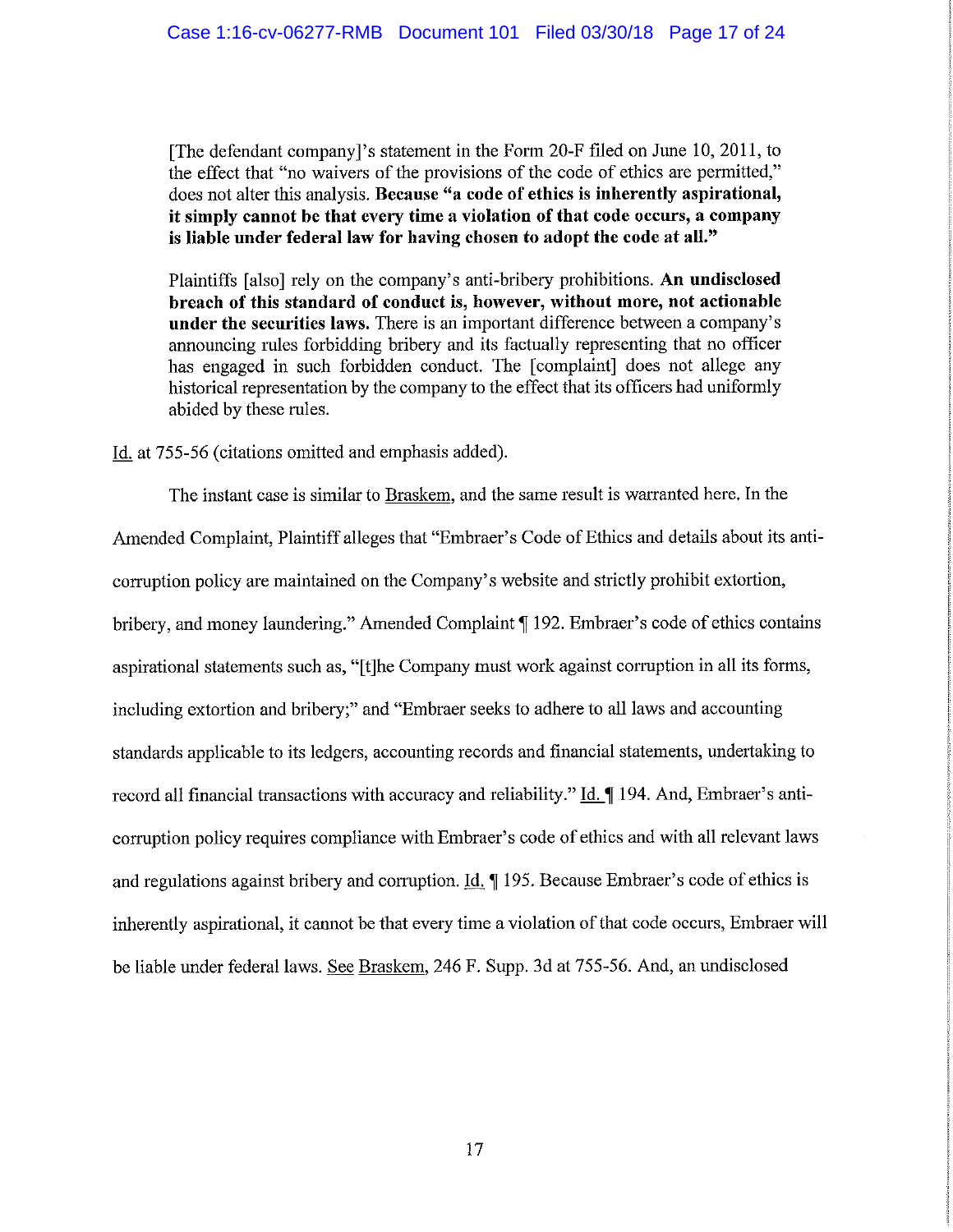### Case 1:16-cv-06277-RMB Document 101 Filed 03/30/18 Page 18 of 24

breach ofEmbraer's anti-bribery prohibitions is, without more, similarly not actionable under the securities laws. Id. at 756.<sup>6</sup>

### **(5) Estimate of Potential Liability**

Defendants argue that the decision to record a liability is a matter of opinion and belief, Defs. Mem. at 14, and that "Plaintiff cannot (and does not) allege that ... Embraer's management, assisted by its outside advisors, did not actually and honestly believe that it lacked a reasonable basis for estimating reserves for the investigation." Id. at 16. Plaintiff counters unpersuasively that "[a] reliable estimate [of Embraer's liability for the bribery scheme] was available based on the ill-earned \$83 millibn in profits from the bribe-tainted aircraft agreements." PL Opp'n at 26. "Knowing that the scheme had taken place and had resulted in \$83 million in quantifiable profit, Defendants had no valid basis ... not to estimate reserves or quantify any potential contingency." Id. at 41.

The instant motion is governed by the principle that "[t]he securities laws do 'not allow investors to second-guess inherently subjective and uncertain assessments;' they are not, in other words, 'an invitation to Monday morning quarterback [a company J's opinions."' Weight Watchers, 2016 WL 2757760, at \*7 (quoting Omnicare, 135 S. Ct. at 1327).

 $6$  It should be noted that some courts have held that where a company uses its adherence to its code of ethics "to reassure the investing public about the [c]ompany's integrity," such statements may be actionable. In re Eletrobras Sec. Litig., 245 F. Supp. 3d 450, 463 (S.D.N.Y. 2017) (brackets, citations and internal quotations omitted). For example, in Electrobras, an electric utilities company "emphasized its adherence to its Code of Ethics and corporate governance rules in response to specific press reports indicating that [a] money laundering investigationinitially focused on energy company Petrobras—had widened to include [the electric utilities company's] projects." Id. The court denied the defendant's motion to dismiss reasoning that "[w]hen (as here alleged) the statements were made repeatedly in an effort to reassure the investing public about the [c]ompany's integrity, a reasonable investor could rely on them as reflective of the trne state of affairs at the Company." Id. The Electrobras case is currently stayed while the parties engage in mediation. See Order, 15-cv-5754 (S.D.N.Y. Feb. 28, 2018).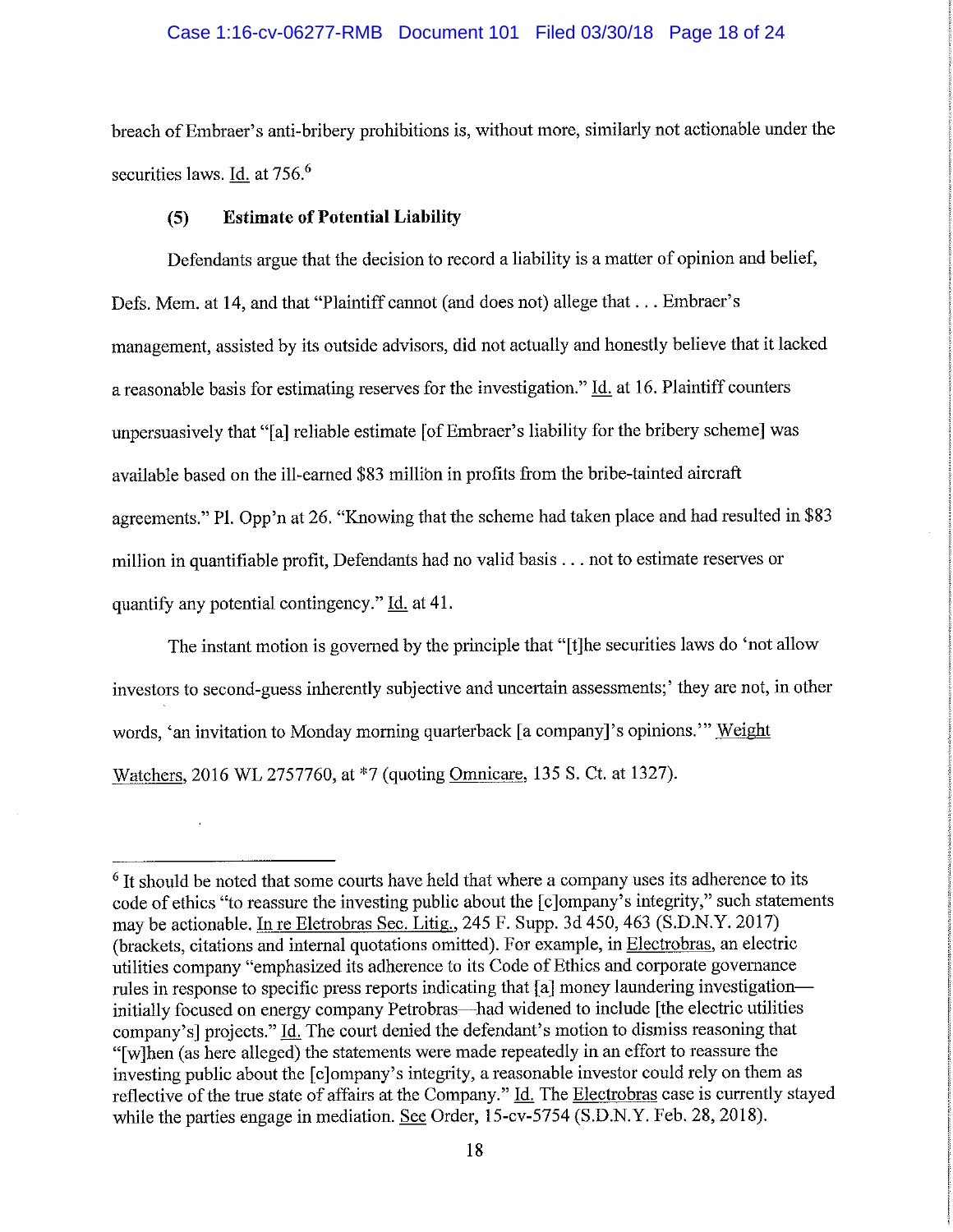#### Case 1:16-cv-06277-RMB Document 101 Filed 03/30/18 Page 19 of 24

The Court finds that Embraer's statement of opinion- which in turn was based upon the written opinion and/or advice of attorneys Baker & McKenzie LLP - is not actionable because "an investor cannot state a claim by alleging only that an opinion was wrong." Omnicare, 135 S. Ct. at 1332; see DPA, No. 16-cr-60294, at A-0. Embraer stated publicly on April 13, 2012, that "management, based upon the opinion of our outside counsel, believes that ... there is no basis for estimating reserves or quantifying any possible contingency." Embraer S.A., Form 20-F (filed April 13, 2012). Plaintiff does not plead that this statement was (insincerely) not truthful or that management (and its outside counsel) did not believe what they were stating publicly. It is of little moment that Plaintiff disagrees with the opinion, see Pl. Opp'n at 27, and alleges that "a reliable estimate—at least the \$83 million in tainted profits—was available." Id. As noted, "[t]he securities laws do 'not allow investors to second-guess inherently subjective and uncertain assessments."' Weight Watchers, 2016 WL 2757760, at \*5; Omnicare 135 S. Ct. at 1327 (where the court found that "a sincere statement of pure opinion is not an 'untrue statement of material fact,' regardless whether an investor can ultimately prove that belief wrong.").

### **(6) Statements Concerning Internal Controls**

Defendants contend that Plaintiff's internal controls claim is deficient principally because there are no particularized allegations regarding Defendants' failure to maintain adequate controls ("with contemporaneous support to show that the control procedures were not followed"). Defs. Mem. at 20 (brackets and internal quotations omitted). Defendants also argue that there is a "temporal disconnect" between bribery events which occurred well before the Class Period and alleged faulty internal controls between January 11, 2012 and November 28, 2016. Id. at 2. Plaintiff counters that "the DPA admits that, as of October 24, 2016, Embraer had not disciplined a senior executive with oversight responsibility over the employees engaged in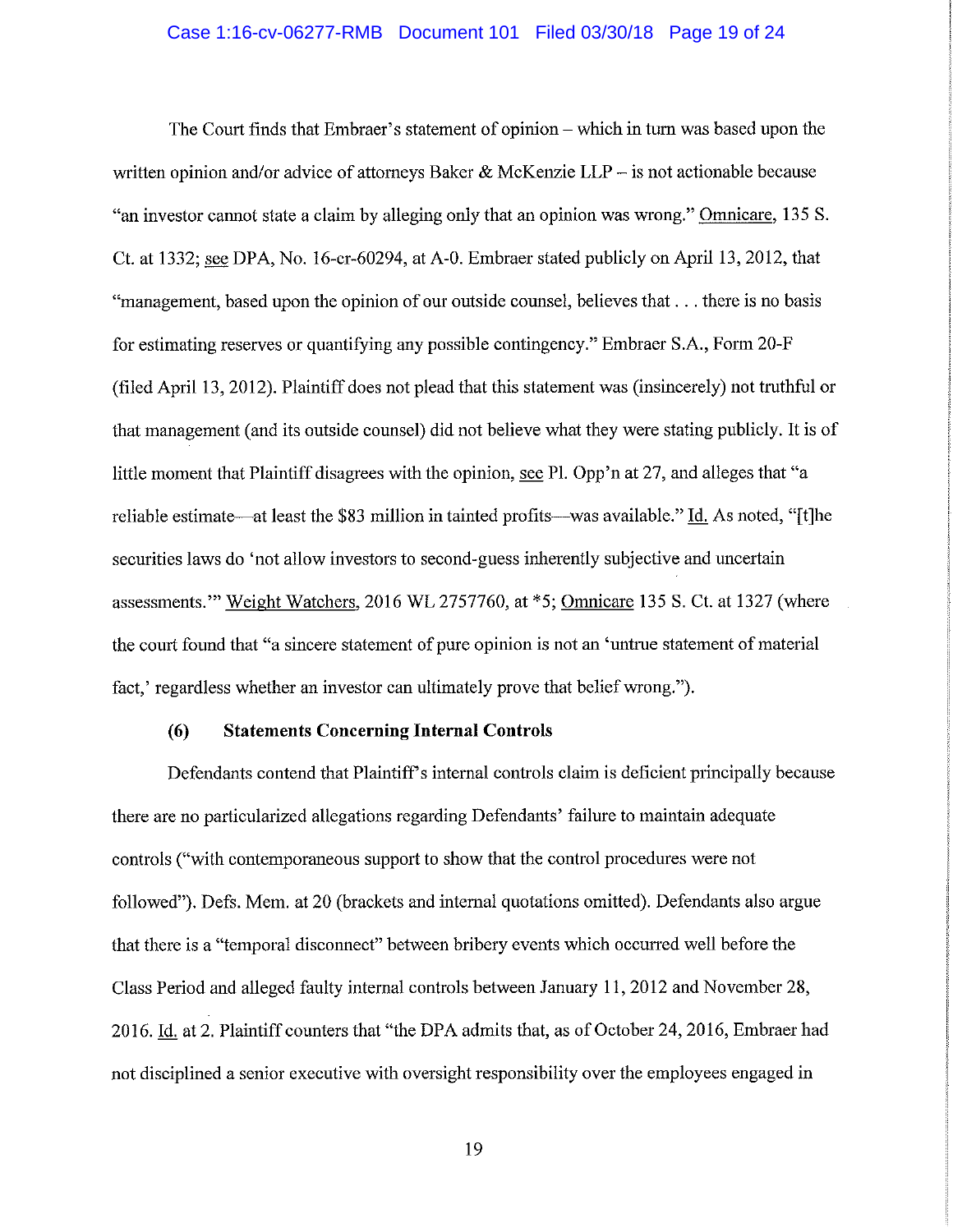#### Case 1:16-cv-06277-RMB Document 101 Filed 03/30/18 Page 20 of 24

the illegal activity, even though that executive was at least aware of the bribery discussions in 2004. Moreover senior executives that participated in the scheme remained at Embraer during the Class Period." According to Plaintiff, allowing senior executives of Embraer to remain employed at the Company with oversight responsibility despite their knowledge of a bribery scheme "demonstrates a clear breakdown of the Company's internal controls *during the Class Period."* Pl. Opp'n at 31-32.

The allegations (pleadings) in support of Plaintiff's claim of a failure of Embraer's internal controls are not sufficiently "particularized" to survive Defendant's motion to dismiss. See Janbay, 2012 WL 1080306, at \*9. Where plaintiffs allege that internal controls are deficient, courts have consistently required plaintiffs to "allege specific facts concerning the purportedly deficient internal controls, including how they were deficient, when and why." Id. at \*2, \*9 ("The Complaint does not allege any facts explaining why or how [the company]'s internal controls were materially deficient at the time [the company] made any of the challenged statements.").

In a relatively recent case, In re PetroChina Co. Ltd. Sec. Litig., 120 F. Supp. 3d 340 (S.D.N.Y. 2015), the absence of particularized allegations doomed the plaintiffs' claim. In that case, the plaintiffs alleged that the defendant company "falsely claimed to have adequate internal controls," id. at 347-48, and that the defendant company had misled investors because senior officers of the company were aware of corporate bribery "and of significant or material internal control weaknesses." Id. at 352. In dismissing the case, the court stated:

The [complaint] does not claim that [the company] failed to evaluate its internal controls or disclose any weaknesses to its auditors. It does not assert that the [company's] officers neglected to inform [the company]'s auditor of any relevant fraud. And it does not establish that [the company]'s internal controls in relation to financial reporting were insufficient; much less does the [ complaint] make any allegation as to how or why [the company]'s internal controls were inadequate.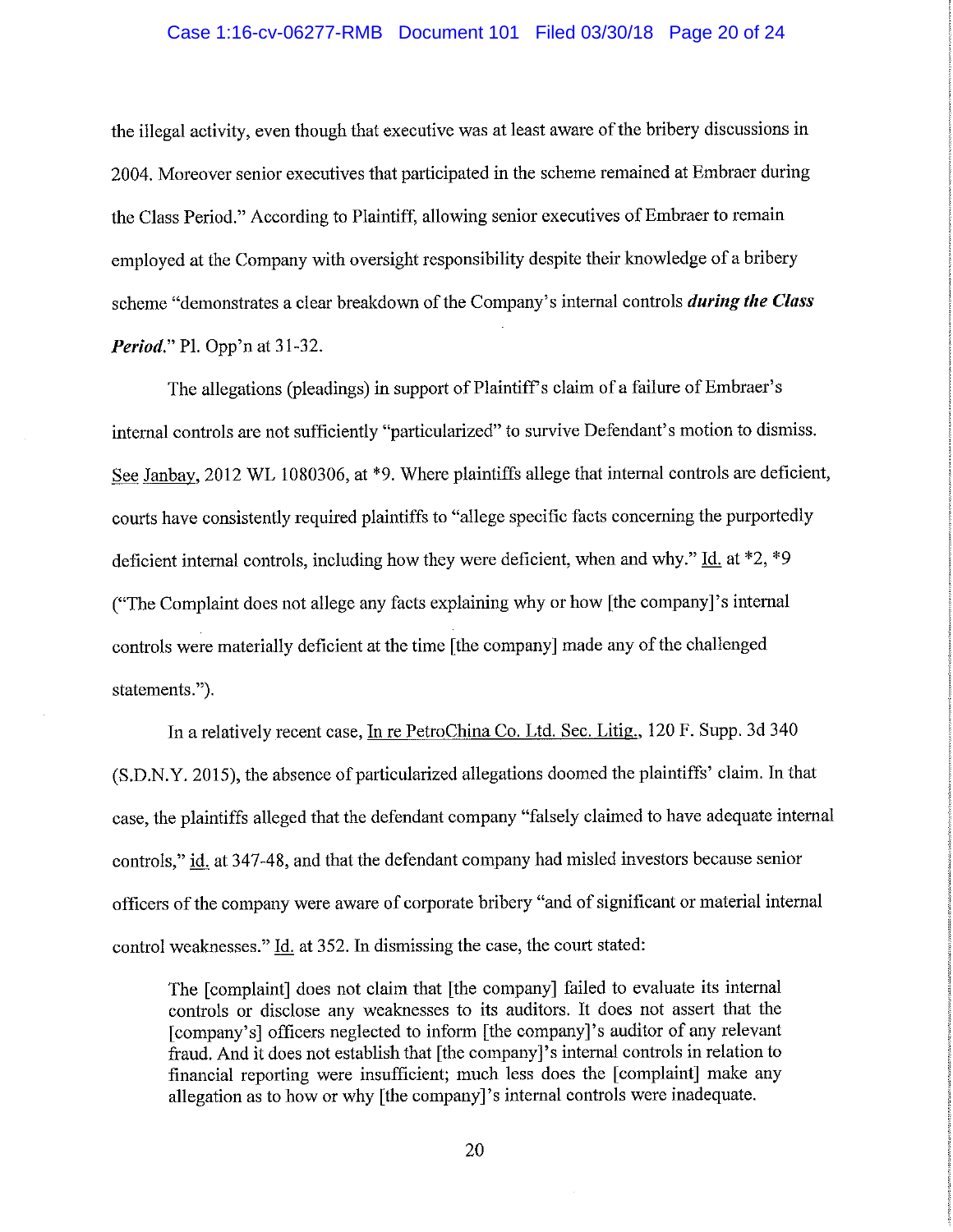#### Case 1:16-cv-06277-RMB Document 101 Filed 03/30/18 Page 21 of 24

Id. at 359-60 ( citations and internal quotations omitted). These same weaknesses identified in PetroChina also attach to Plaintiff's internal control claim in this case.

Plaintiff cites to In re Petrobras Sec. Litig., a case where the court apparently did not require the plaintiffs to present more detailed information about the defendant's internal controls. See 116 F. Supp. 3d 368,377, 380-81 (S.D.N.Y. 2015). In granting a motion to dismiss in part and denying the motion in part, the court found the plaintiffs' allegations were sufficient observing that: "[P]laintiffs allege that at the time the Company's management was professing its opinion that the company's internal controls were effective, that same management was well aware of the extensive corruption in the Company's procurement activities. These allegations are sufficient to infer that the Company disbelieved the alleged statements at the time they were made." Id.

The instant case is similar to PetroChina, and unlike Petrobras, for the following reasons: Plaintiff, in the instant case, relies exclusively upon general assertions about Embraer's internal controls - and tortuously (and unpersuasively) tries to relate them to the fact that some current Embraer employees knew about or participated in (publicly disclosed) pre-Class Period bribery at various points between 2004 to 2011. See, e.g., Amended Complaint  $\P$  235 ("Statements by Defendants regarding the adequacy of internal controls failed to disclose that the Company's internal controls were insufficient to insure that the Company did not violate the FCP A and other anti-bribery laws."). These allegations fall short of satisfying the exacting (specificity) pleading requirements of Rule 9(b) of the Federal Rules of Civil Procedure and the Private Securities Litigation Reform Act ("PSLRA"), 15 U.S.C. § 78u-4. See Janbay. 2012 WL 1080306, at \*9. As in PetroChina, the Plaintiff here has failed to "allege specific facts concerning the purportedly deficient internal controls, including how they were deficient, when and why." 120 F. Supp. 3d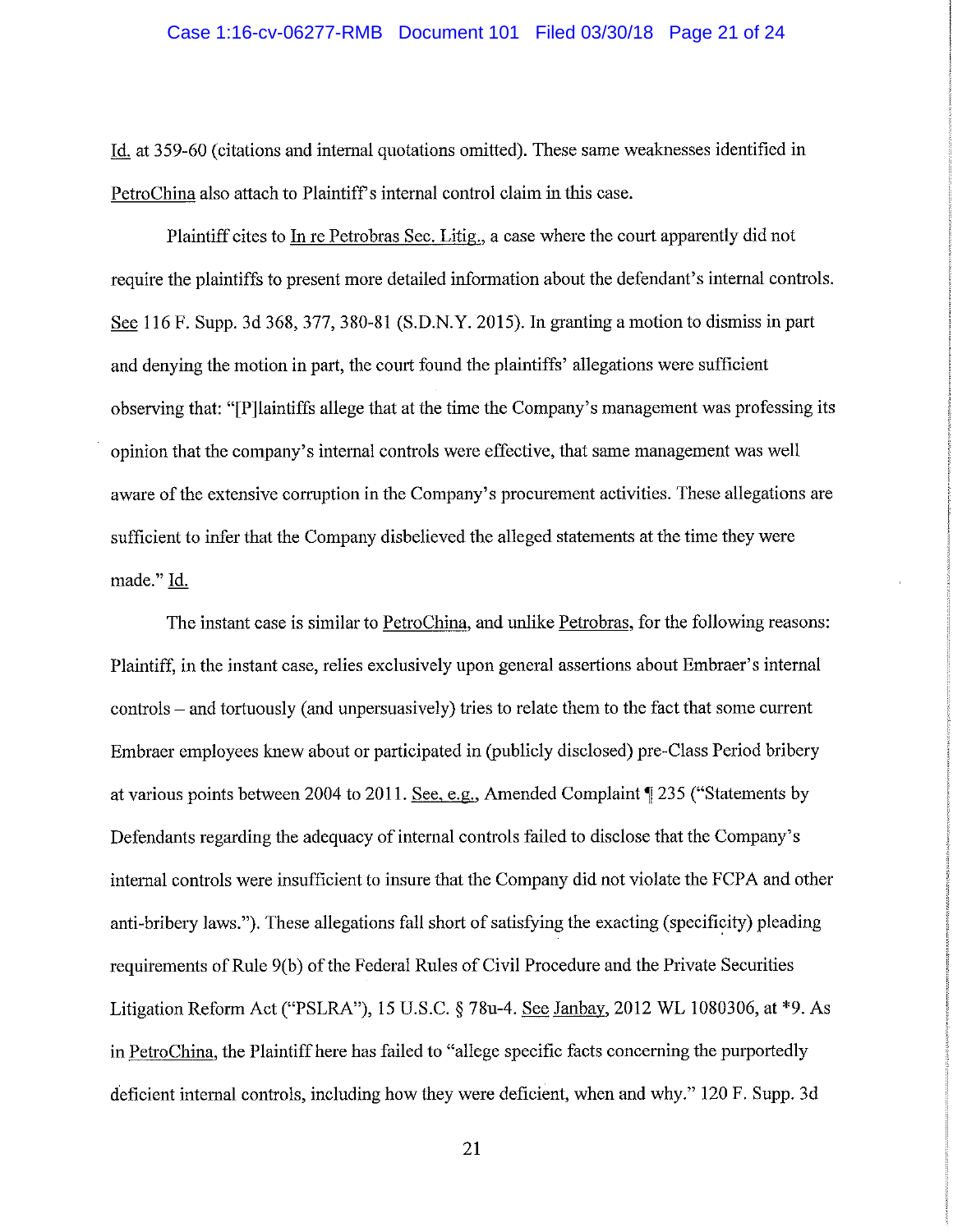#### Case 1:16-cv-06277-RMB Document 101 Filed 03/30/18 Page 22 of 24

at 359 (quoting Janbay, 2012 WL 1080306, at \*9). Plaintiff does not allege facts regarding the structure of Embraer's internal controls, or how they failed during the Class Period. See id. The Plaintiff does not claim, e.g., that Embraer "failed to evaluate its internal controls or disclose any weaknesses to its auditors," and does not assert that Embraer's "officers neglected to inform [the company *l*'s auditor of any relevant fraud." Id. It goes without saying that it is no secret that the employees whom Plaintiff is referring to work at Embraer; and that the Company's internal controls have nothing to do with uncovering or publicizing this fact.

Petrobras is not supportive of Plaintiff's cause. The plaintiffs in Petrobras alleged that "at the time the Company's management was professing its opinion that the company's internal controls were effective, that same management was well aware of the extensive corruption in the Company's procurement activities." 116 F. Supp. 3d at 380-81. And, both the statements and the alleged corruption occurred during the class period. Id. In the instant case, Plaintiff has not pled that the bribery scheme occurred during the Class Period. In fact, it occurred five years prior to the Class Period. See page 2 supra. That is, Plaintiff here alleges pre-Class Period claims and findings of misconduct (bribery) and seeks, thereby, implausibly to draw bribery into the Class Period via the internal controls claim. These allegations are temporally and logically insufficient. '" [T]here is scant else from which to infer that this was the company's practice at any pertinent [class period] time."' See Cats, 2001 WL 34070630, at \*15 (quoting Greebel, 194 F.3d at 202) ("[ A ]lleged accounting manipulation occurring prior to the Class Period cannot meet the heightened pleading standards of the PSLRA in the absence of specific facts showing that the practice continued during the Class Period.").

Plaintiff relies upon the allegations that "Embraer had not disciplined a senior executive with oversight responsibility over the employees engaged in the illegal activity, even though that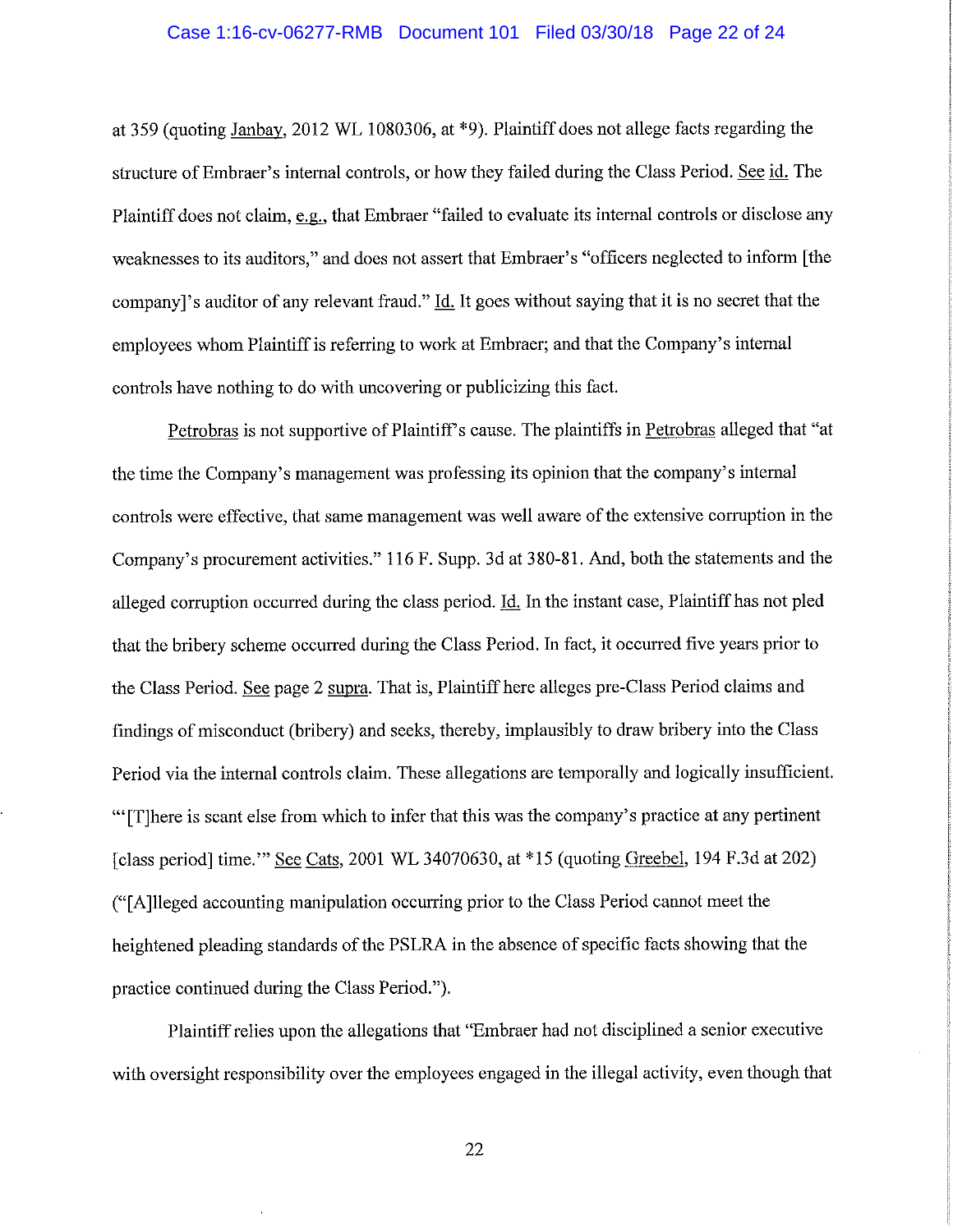#### Case 1:16-cv-06277-RMB Document 101 Filed 03/30/18 Page 23 of 24

executive was at least aware of the bribery discussions in 2004" and that "senior executives that participated in the scheme remained at Embraer during the Class Period." Pl. Opp'n at 31-32. These claims are derived from the DPA and are quoted at page 20 supra; see also pages 4-5 supra. They have nothing to do with Class Period internal controls or demonstrating that Embraer's internal controls were deficient. See PetroChina 120 F. Supp. 3d at 359; Cats, 2001 WL 34070630, at \*15 ("[P]re-class period allegations of misconduct are insufficient where 'there is scant else from which to infer that this was the company's practice at any pertinent time."' (quoting Greebel, 194 F.3d at 202)).

Moreover, internal controls logically relate to financial reporting which the Court finds (at pages 15-16 supra) was not false or misleading. See PetroChina, 120 F. Supp. 3d at 359 ("Even if [a company's] officials were engaging in bribery, the [complaint] does not make any allegations that would imply that the Company had flawed internal controls over *financial reporting.").* 

# (7) § **20(a) Claims**

Plaintiff's control person claims against the individual Defendants under  $\S 20(a)$  of the Exchange Act, me necessarily predicated upon a primary violation of securities law by the individual Defendants. See Rombach v. Chang, 355 F.3d 164, 177-78 (2d Cir. 2004). Because, for the reasons set forth above, see pages 10-23 supra, Plaintiff's primary claims under  $\S 10(b)$ and Rule 1 0b-5 are unpersuasive, the control person or secondary claims must also be dismissed. See id. at 178 ("Because we have already determined that the district court properly dismissed the primary securities claims against the individual defendants, these secondary claims must also be dismissed."); see also Wilbush, 2017 WL 4125364, at \*18 ("Because the Court holds that